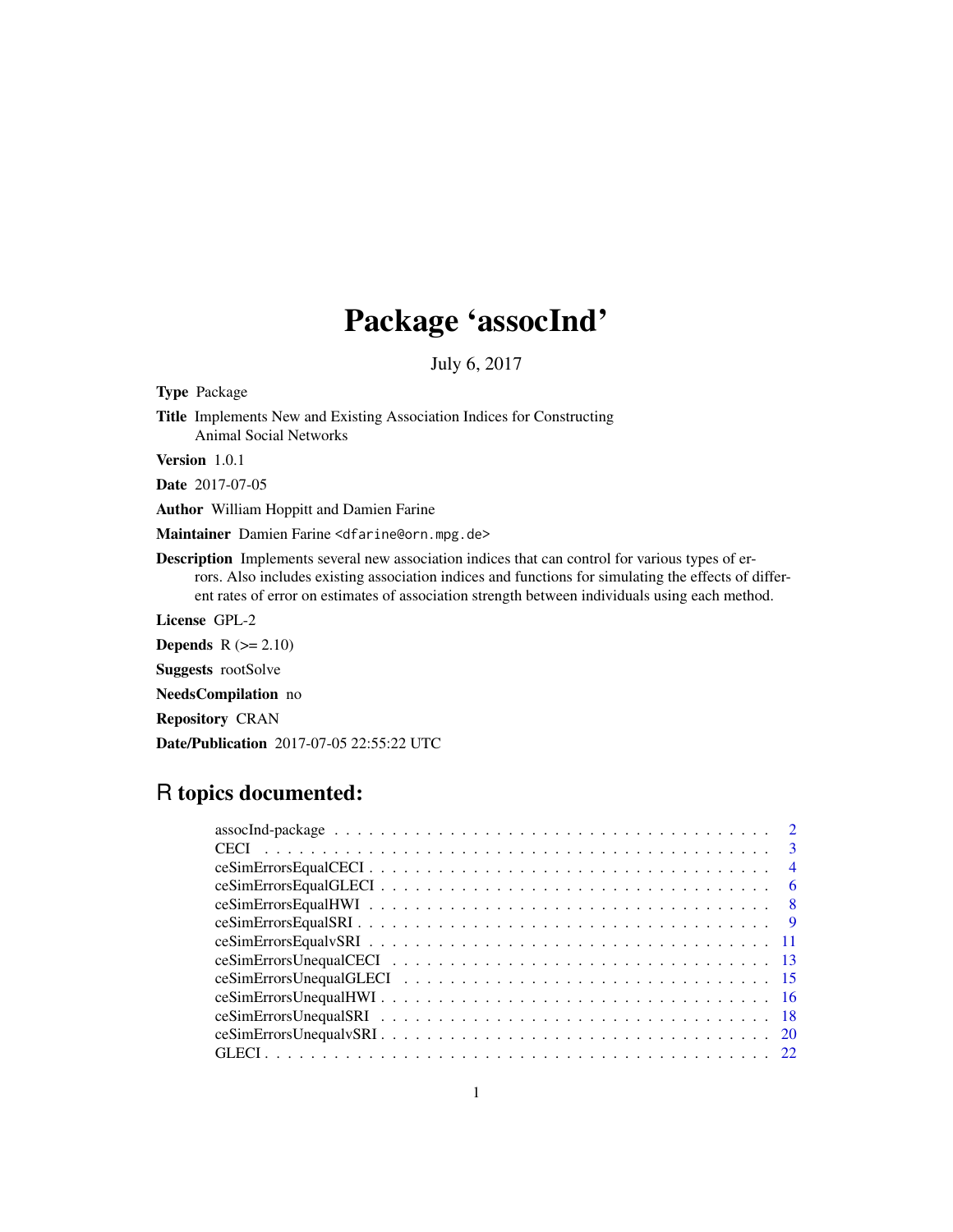# <span id="page-1-0"></span>2 assocInd-package

| Index |  |
|-------|--|
|       |  |
|       |  |
|       |  |
|       |  |
|       |  |
|       |  |
|       |  |
|       |  |
|       |  |
|       |  |
|       |  |

assocInd-package *Implements New and Existing Association Indices for Constructing Animal Social Networks ~~ assocInd ~~*

# Description

Implements several new association indices that can control for various types of errors. Also includes existing association indices and functions for simulating the effects of different rates of error on estimates of association strength between individuals using each method.

# Details

| Package: | assocInd         |
|----------|------------------|
| Type:    | Package          |
| Version: | 1.0.1            |
| Date:    | 2017-07-05       |
| License: | GPL <sub>2</sub> |

#### Author(s)

Authors: William Hoppitt <W.J.E.Hoppitt@leeds.ac.uk> Damien Farine <dfarine@orn.mpg.de> Maintainer: Damien Farine <dfarine@orn.mpg.de>

#### References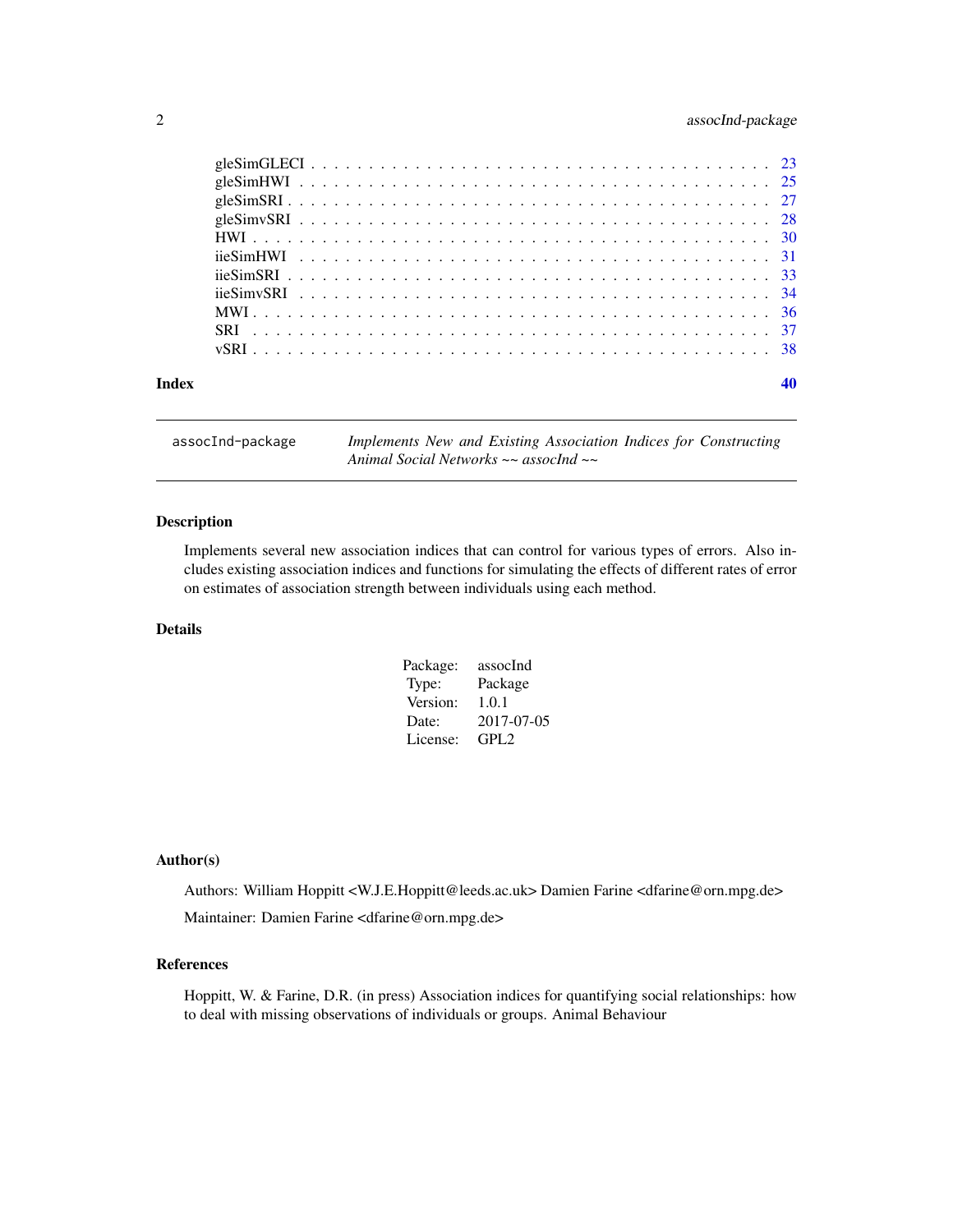#### <span id="page-2-0"></span>Description

Calculates the combined error corrected index

#### Usage

 $CECI(x, Ya, Yb, Yab, Ynull, w, psi, E, plot = F)$ 

#### Arguments

| $\mathsf{x}$ | Number of times individuals a and b were observed together                                |
|--------------|-------------------------------------------------------------------------------------------|
| Ya           | Number of times individual a was observed without b                                       |
| Yb           | Number of times individual b was observed without a                                       |
| Yab          | Number of times individuals a and b were observed at the same time but not<br>associating |
| Ynull        | Number of times neither a or b were observed                                              |
| W            | The correction term w (see details)                                                       |
| psi          | The correction term psi (see details)                                                     |
| E.           | The correction term Epsilon (see details)                                                 |
| plot         | Flag whether to plot the results or not $(default = FALSE)$                               |

# Details

The CECI calculates the probability that two individuals are observed together given that one has been seen, correcting for group location error (missing entire groups during a sampling period) and individual identification error (missing individuals that are present in a group). This index can be used if prior information is available on the observation probability of finding groups, where the correction factor w is based on calibration data suggesting that failing to observe a group containing both a and b when they are together is w times more ( $w > 0$ ) or less ( $w < 0$ ) likely than failing to observe both the group containing a and the group containing b when a and b are apart. E (Epsilon) is probability of missing one individual given that it is not with the other, which also requires calibration data. psi represents the relative importance of the group location error to the individual identification error (see Hoppitt & Farine in prep for how to calculate this value based on observation errors).

# Value

Returns two elements: the estimated association strength and the standard error of the estimate. Also plots the function if required.

#### Author(s)

William Hoppitt <W.J.E.Hoppitt@leeds.ac.uk> Damien Farine <dfarine@orn.mpg.de>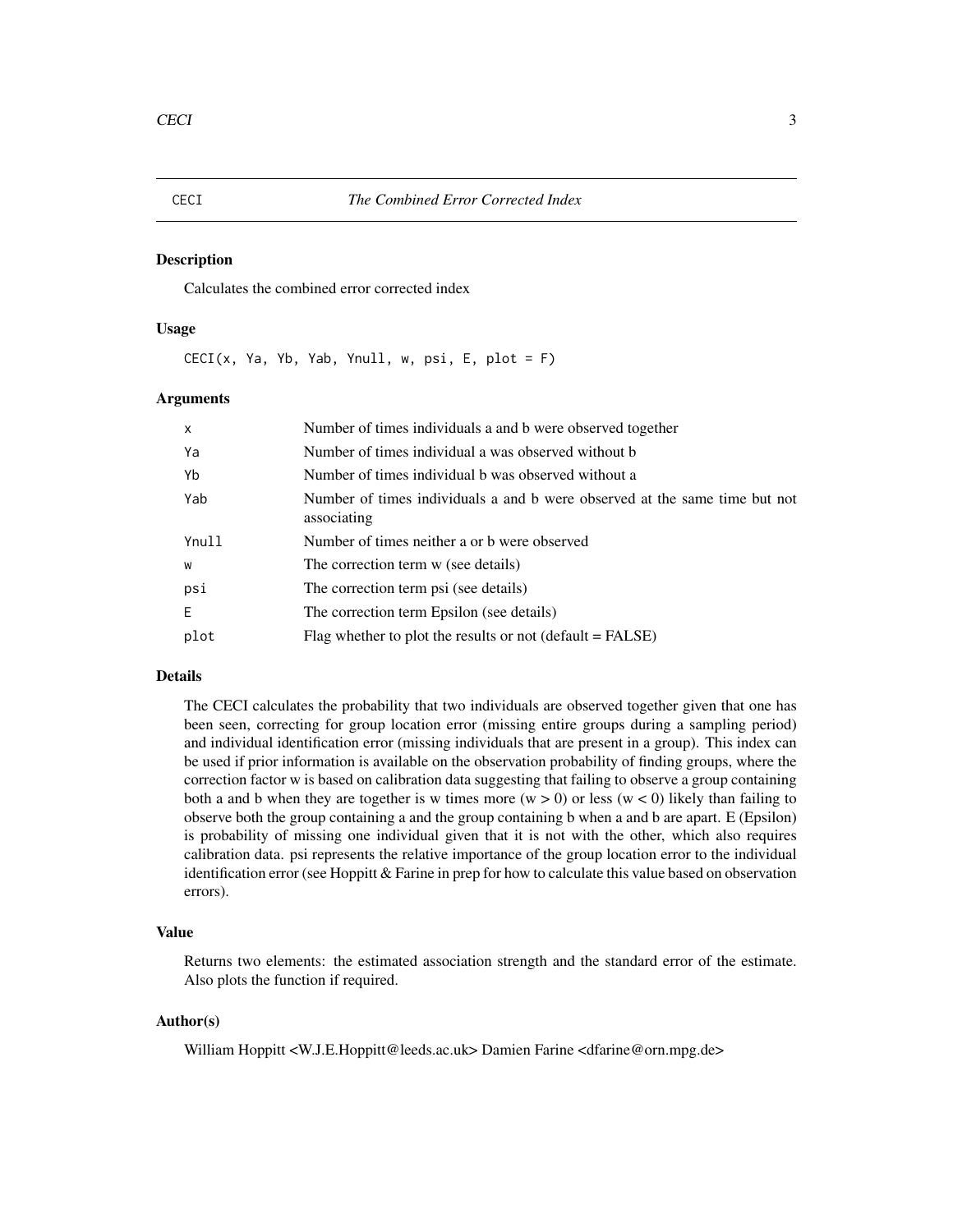# <span id="page-3-0"></span>References

Hoppitt, W. & Farine, D.R. (in prep) Association indices for quantifying social relationships: how to deal with missing observations of individuals or groups.

# Examples

```
# Simulated values
x <- ya <- yb <- yab <- 10
vnull \leftarrow 0# Set parameters to make equivalent to the SRI
psi <- 1.0
w < - \varnothingE < - \theta# Calculate the group location error corrected index
```
CECI(x,ya,yb,yab,ynull,w,psi,E)

ceSimErrorsEqualCECI *Simulate CECI under combined group and individual location errors*

# Description

Generate an estimated combined error corrected index under conditions where both group and individual location errors are present, but where individual location errors are equal for all individuals

# Usage

```
ceSimErrorsEqualCECI(aAB, w, psi, E, n)
```
# Arguments

| aAB | The real association rate between individuals A and B                                   |
|-----|-----------------------------------------------------------------------------------------|
| W   | The group location error term                                                           |
| psi | The relative importance of the group location error to the individual location<br>error |
| E   | The probability of missing one individual given that it is not with the other           |
| n   | The number of sampling periods                                                          |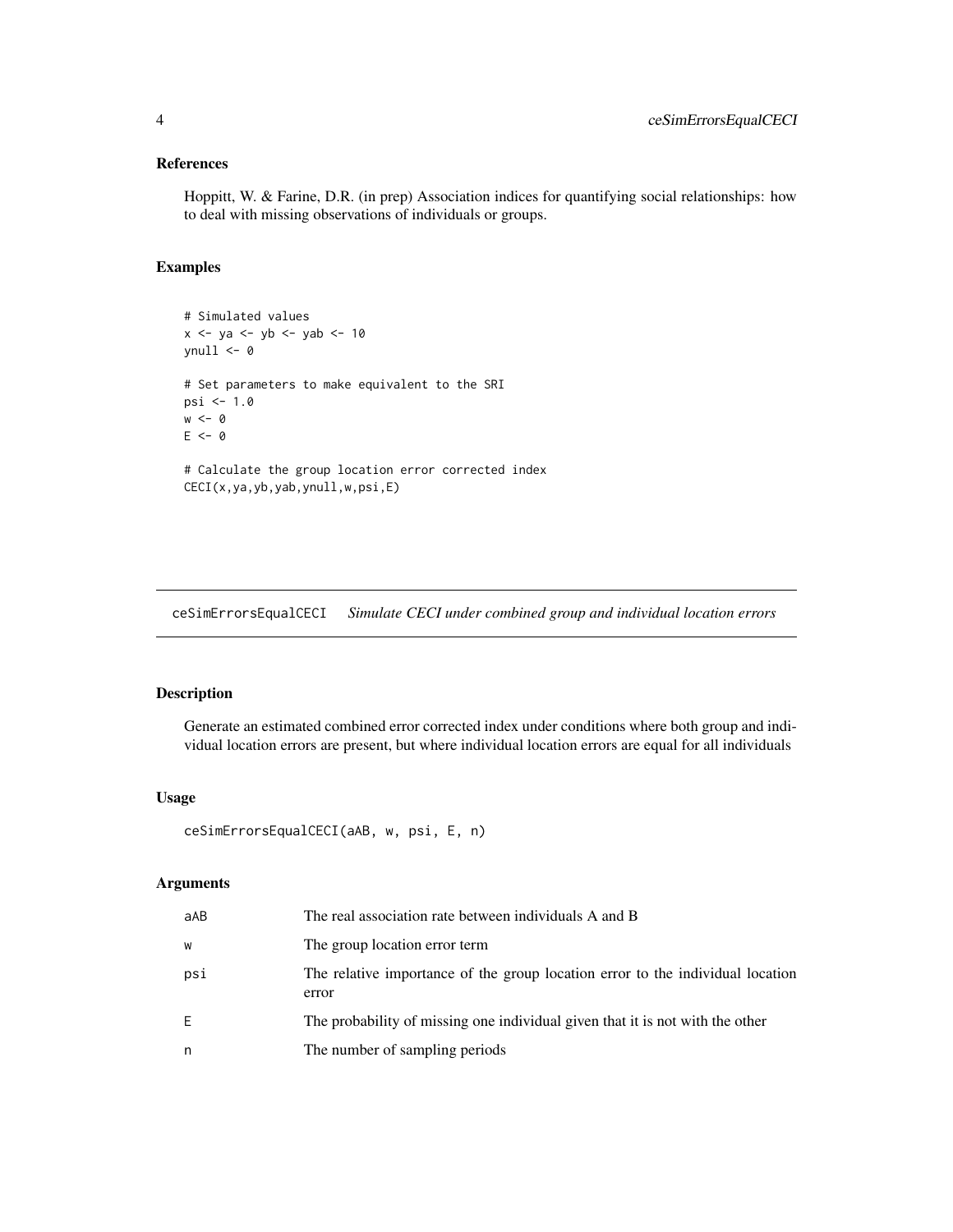#### Details

A simple function that simulates data for a given probability of missing groups and real association strength. The w term represents the likelihood of failing to observe a group containing a and b compared to failing to observe both groups containing a and b if the two individuals are apart. E (Epsilon) is probability of missing one individual given that it is not with the other. psi represents the relative importance of the group location error to the individual identification error. The function returns the simulated combined error corrected index and whether the value lies within the 95 percent confidence intervals of the combined error corrected index given the number of samples and under the assumption of no error.

#### Value

Returns two values: the simulated combined error corrected index and whether or not it falls within the 95 percent confidence intervals  $(1 = yes, 0 = no)$ 

# Author(s)

William Hoppitt <W.J.E.Hoppitt@leeds.ac.uk> Damien Farine <dfarine@orn.mpg.de>

#### References

Hoppitt, W. & Farine, D.R. (in prep) Association indices for quantifying social relationships: how to deal with missing observations of individuals or groups.

```
# Set a real association index
aAB < -0.5# Set w range
w \leq -\text{seq}(-1,1,0.1)# Set errors parameters
psi \leq 0.5E \le -0.5# Replicate N times
replicates <- 100 # small number used to save computation time
# Create a blank storage matrices
assocStrength <- matrix(NA,nrow=replicates,ncol=length(w))
inCIs <- matrix(NA,nrow=replicates,ncol=length(w))
# Loop through repeating N times for each error value
for (i in 1:length(w)) {
for (j in 1:replicates) {
out <- ceSimErrorsEqualCECI(aAB,w[i],psi,E,20)
assocStrength[j,i] <- out[1]
inCIs[j,i] < -out[2]}
```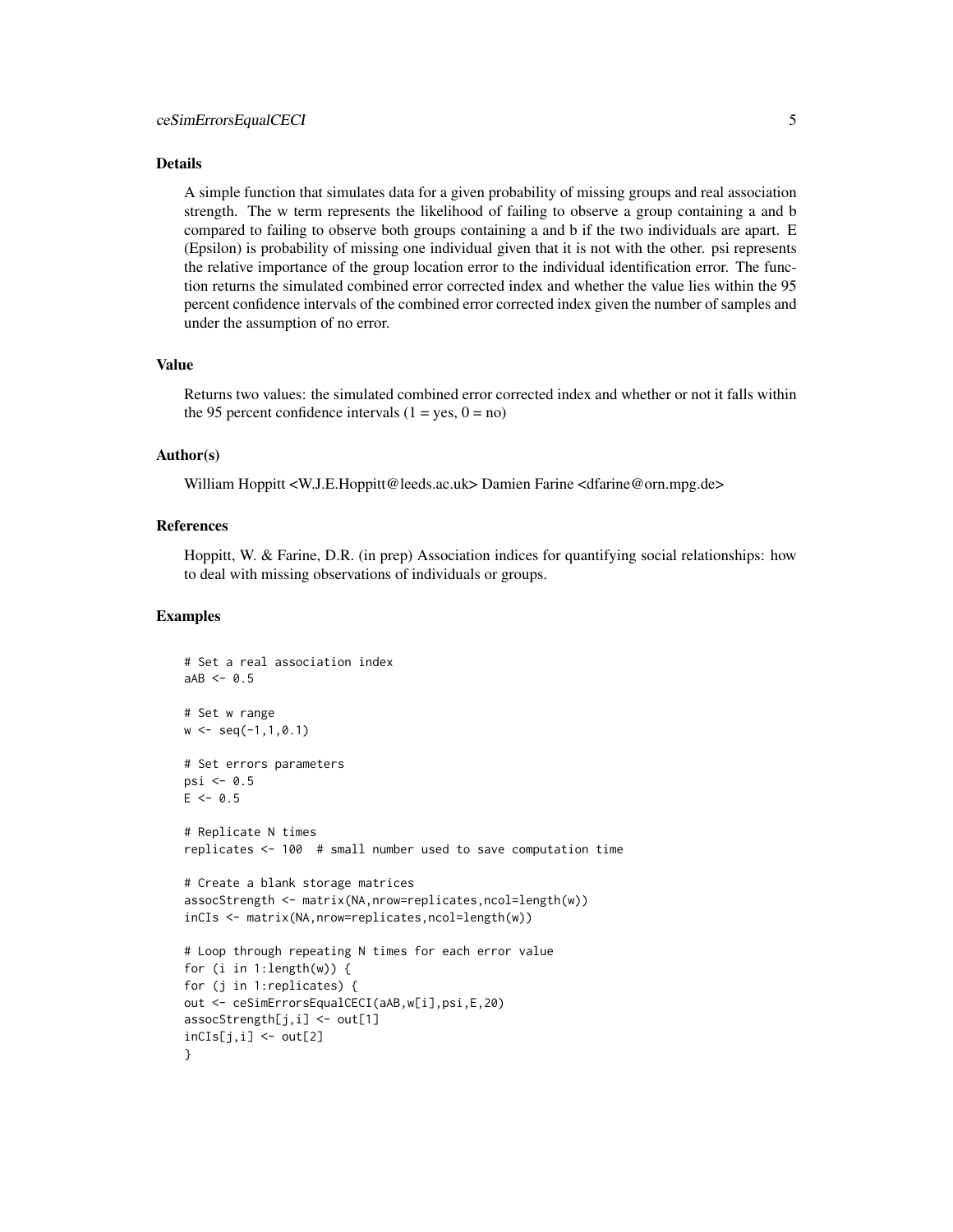```
# Plot the results
par(mfrow=c(1,2))
plot(w,colMeans(assocStrength, na.rm=TRUE), pch=20, ylim=c(0,1), ylab="Simulated CECI")
CIs <- apply(assocStrength,2,quantile,c(0.025,0.975),na.rm=TRUE)
arrows(w,CIs[1,],w,CIs[2,],len=0.1,code=3,angle=90)
abline(h=0.5,col="red")
plot(w,colMeans(inCIs, na.rm=TRUE), pch=20, ylim=c(0,1), ylab="Percent of times in CIs")
abline(h=0.95, col="red")
```
ceSimErrorsEqualGLECI *Simulate GLECI under combined group and individual location errors*

#### Description

<span id="page-5-0"></span>}

Generate an estimated group location error corrected index under conditions where both group and individual location errors are present, but where individual location errors are equal for all individuals

#### Usage

ceSimErrorsEqualGLECI(aAB, w, psi, E, n)

### Arguments

| aAB | The real association rate between individuals A and B                                   |
|-----|-----------------------------------------------------------------------------------------|
| W   | The group location error term                                                           |
| psi | The relative importance of the group location error to the individual location<br>error |
| E.  | The probability of missing one individual given that it is not with the other           |
| n   | The number of sampling periods                                                          |

#### Details

A simple function that simulates data for a given probability of missing groups and real association strength. The w term represents the likelihood of failing to observe a group containing a and b compared to failing to observe both groups containing a and b if the two individuals are apart. E (Epsilon) is probability of missing one individual given that it is not with the other. psi represents the relative importance of the group location error to the individual identification error. The function returns the simulated group location error corrected index and whether the value lies within the 95 percent confidence intervals of the group location error corrected index given the number of samples and under the assumption of no error.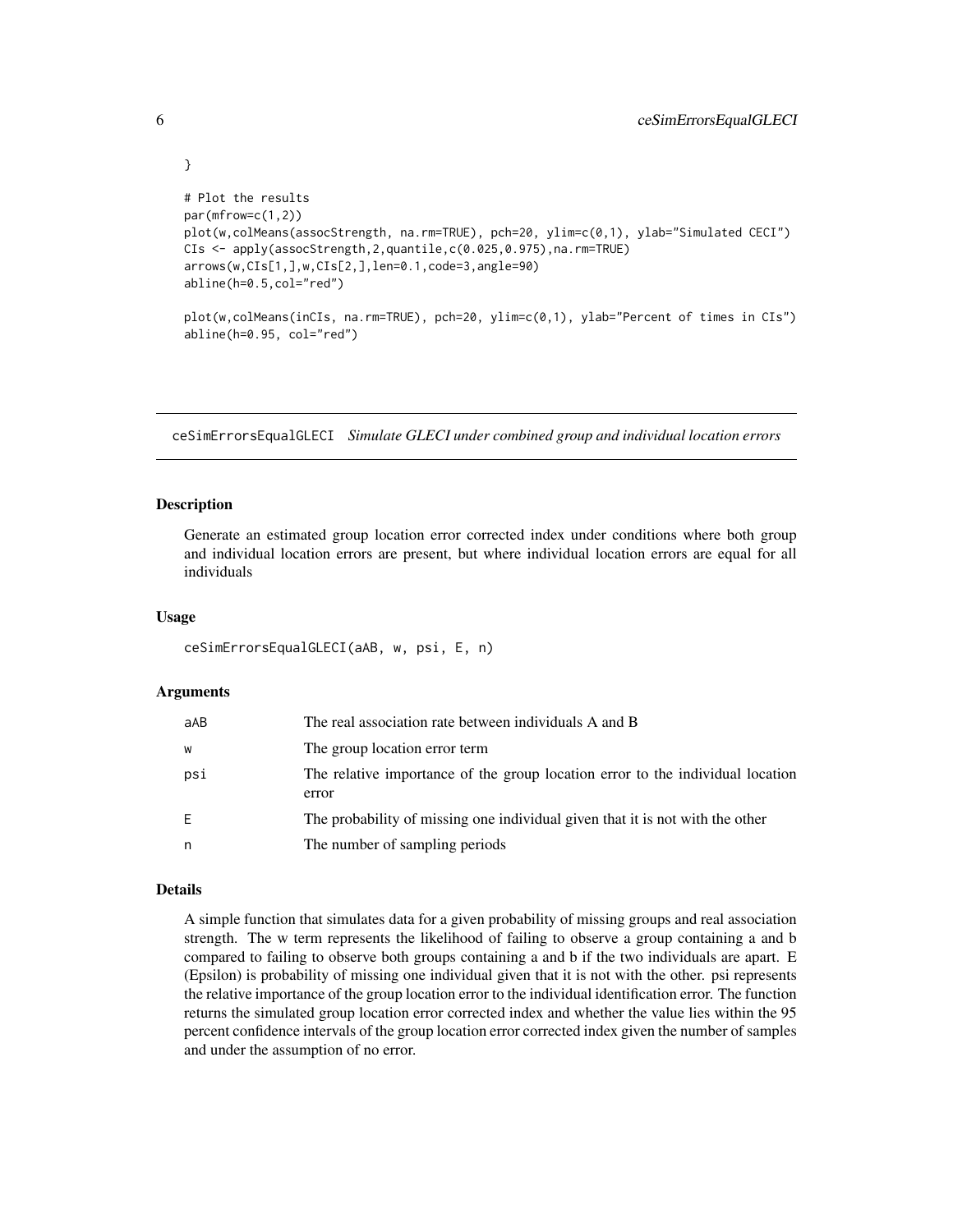### Value

Returns two values: the simulated group location error corrected index and whether or not it falls within the 95 percent confidence intervals  $(1 = yes, 0 = no)$ 

#### Author(s)

William Hoppitt <W.J.E.Hoppitt@leeds.ac.uk> Damien Farine <dfarine@orn.mpg.de>

### References

Hoppitt, W. & Farine, D.R. (in prep) Association indices for quantifying social relationships: how to deal with missing observations of individuals or groups.

```
# Set a real association index
aAB < -0.5# Set w range
w \leq -\text{seq}(-1,1,0.1)# Set errors parameters
psi \leq 0.5E \le -0.5# Replicate N times
replicates <- 100 # small number used to save computation time
# Create a blank storage matrices
assocStrength <- matrix(NA,nrow=replicates,ncol=length(w))
inCIs <- matrix(NA,nrow=replicates,ncol=length(w))
# Loop through repeating N times for each error value
for (i in 1:length(w)) {
for (j in 1:replicates) {
out <- ceSimErrorsEqualGLECI(aAB,w[i],psi,E,20)
assocStrength[j,i] <- out[1]
incIs[j,i] < -out[2]}
}
# Plot the results
par(mfrow=c(1,2))
plot(w,colMeans(assocStrength, na.rm=TRUE), pch=20, ylim=c(0,1), ylab="Simulated GLECI")
CIs <- apply(assocStrength,2,quantile,c(0.025,0.975),na.rm=TRUE)
arrows(w,CIs[1,],w,CIs[2,],len=0.1,code=3,angle=90)
abline(h=0.5,col="red")
plot(w,colMeans(inCIs, na.rm=TRUE), pch=20, ylim=c(0,1), ylab="Percent of times in CIs")
```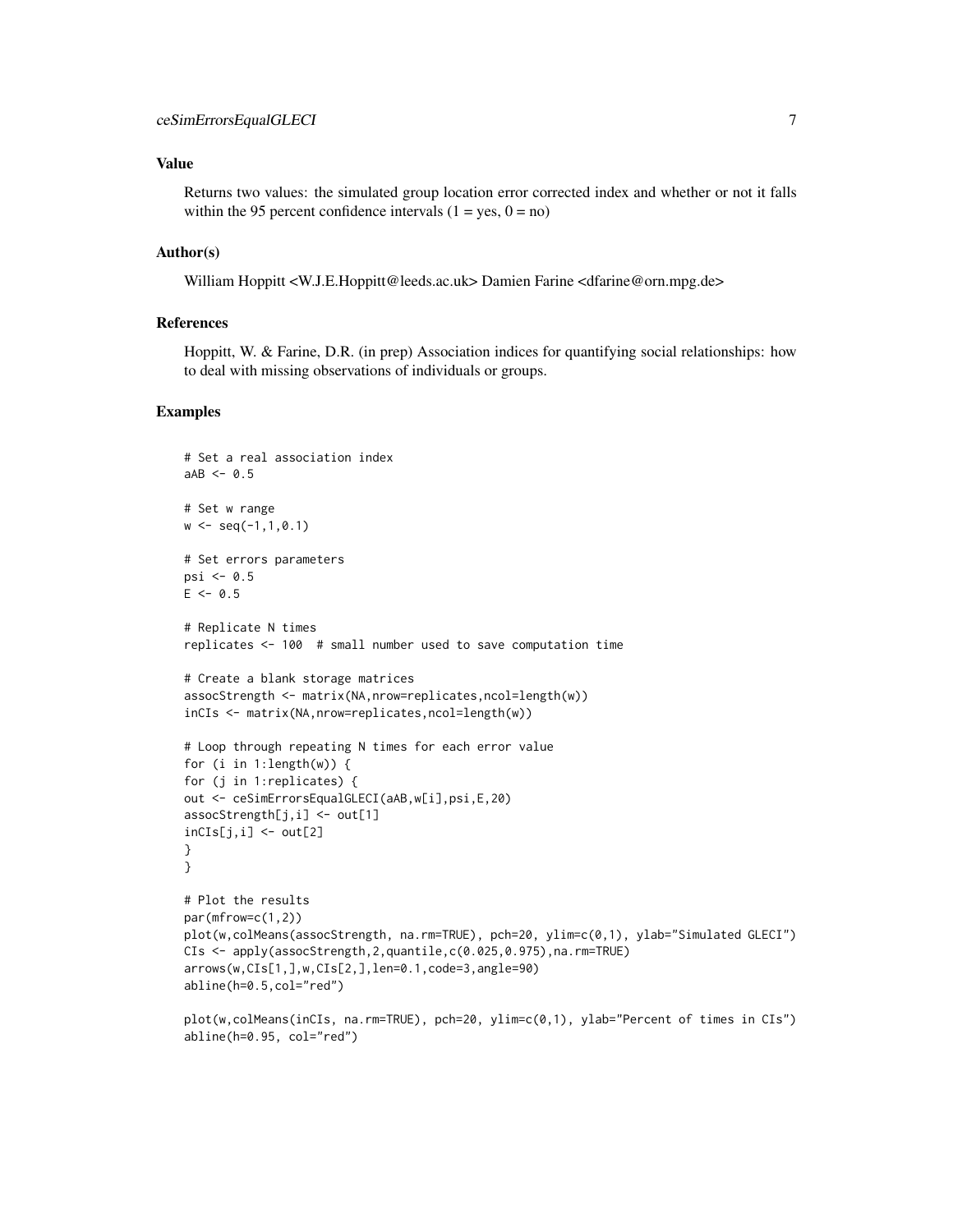<span id="page-7-0"></span>ceSimErrorsEqualHWI *Simulate SRI under combined group and individual location errors*

#### Description

Generate an estimated simple ratio index under conditions where both group and individual location errors are present, but where individual location errors are equal for all individuals

#### Usage

```
ceSimErrorsEqualHWI(aAB, w, psi, E, n)
```
#### Arguments

| aAB | The real association rate between individuals A and B                                   |
|-----|-----------------------------------------------------------------------------------------|
| W   | The group location error term                                                           |
| psi | The relative importance of the group location error to the individual location<br>error |
| E   | The probability of missing one individual given that it is not with the other           |
| n   | The number of sampling periods                                                          |

#### Details

A simple function that simulates data for a given probability of missing groups and real association strength. The w term represents the likelihood of failing to observe a group containing a and b compared to failing to observe both groups containing a and b if the two individuals are apart. E (Epsilon) is probability of missing one individual given that it is not with the other. psi represents the relative importance of the group location error to the individual identification error. The function returns the simulated half weight index and whether the value lies within the 95 percent confidence intervals of the half weight index given the number of samples and under the assumption of no error.

# Value

Returns two values: the simulated half weight index and whether or not it falls within the 95 percent confidence intervals  $(1 = yes, 0 = no)$ 

# Author(s)

William Hoppitt <W.J.E.Hoppitt@leeds.ac.uk> Damien Farine <dfarine@orn.mpg.de>

#### References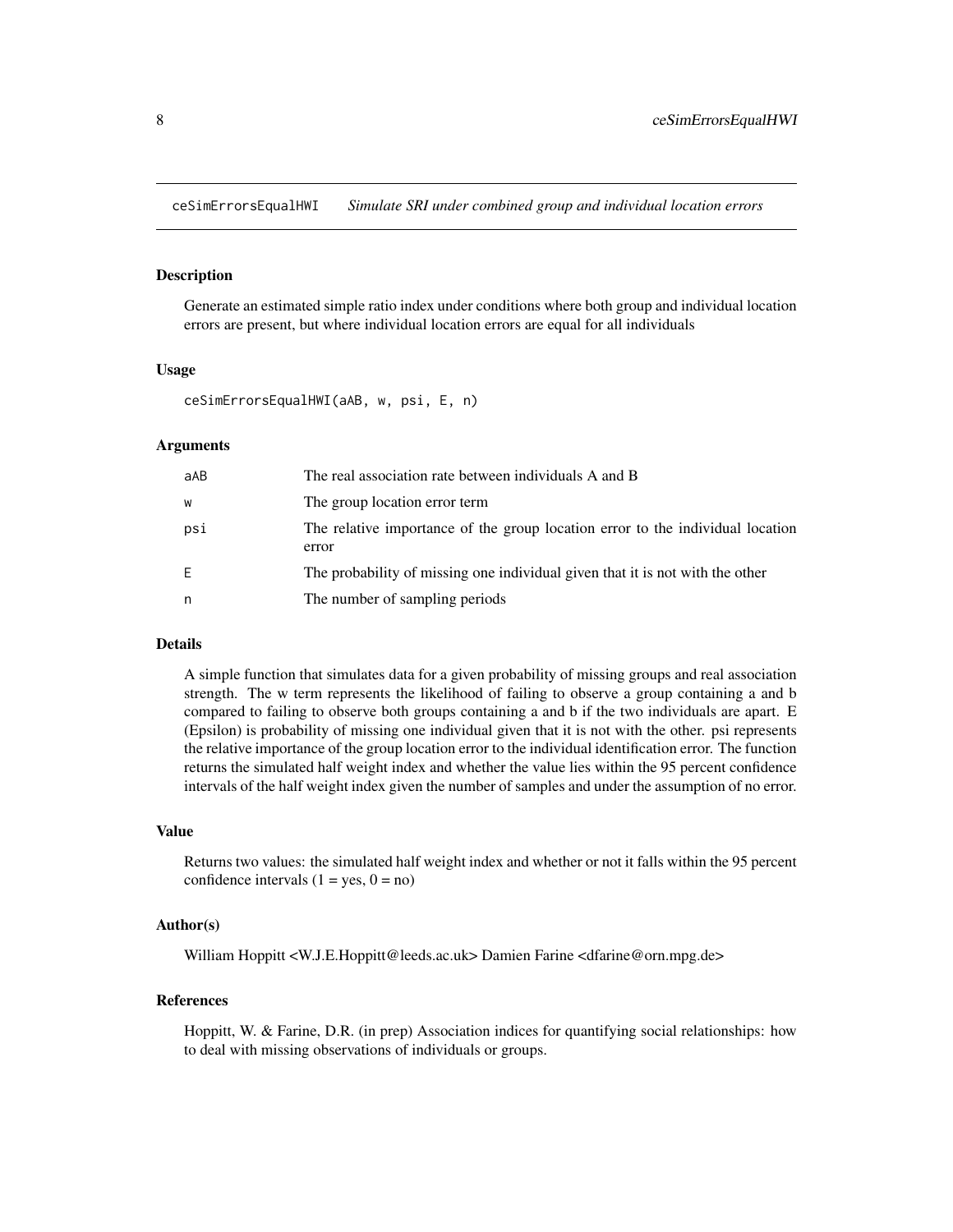# <span id="page-8-0"></span>ceSimErrorsEqualSRI 9

#### Examples

```
# Set a real association index
aAB < -0.5# Set w range
w \leq -\text{seq}(-1,1,0.1)# Set errors parameters
psi \leq 0.5E \le -0.5# Replicate N times
replicates <- 100 # small number used to save computation time
# Create a blank storage matrices
assocStrength <- matrix(NA,nrow=replicates,ncol=length(w))
inCIs <- matrix(NA,nrow=replicates,ncol=length(w))
# Loop through repeating N times for each error value
for (i in 1:length(w)) {
for (j in 1:replicates) {
out <- ceSimErrorsEqualHWI(aAB,w[i],psi,E,20)
assocStrength[j,i] <- out[1]
inCIs[j,i] < -out[2]}
}
# Plot the results
par(mfrow=c(1,2))
plot(w,colMeans(assocStrength, na.rm=TRUE), pch=20, ylim=c(0,1), ylab="Simulated HWI")
CIs <- apply(assocStrength,2,quantile,c(0.025,0.975),na.rm=TRUE)
arrows(w,CIs[1,],w,CIs[2,],len=0.1,code=3,angle=90)
abline(h=0.5,col="red")
plot(w,colMeans(inCIs, na.rm=TRUE), pch=20, ylim=c(0,1), ylab="Percent of times in CIs")
abline(h=0.95, col="red")
```
ceSimErrorsEqualSRI *Simulate SRI under combined group and individual location errors*

# Description

Generate an estimated simple ratio index under conditions where both group and individual location errors are present, but where individual location errors are equal for all individuals

#### Usage

```
ceSimErrorsEqualSRI(aAB, w, psi, E, n)
```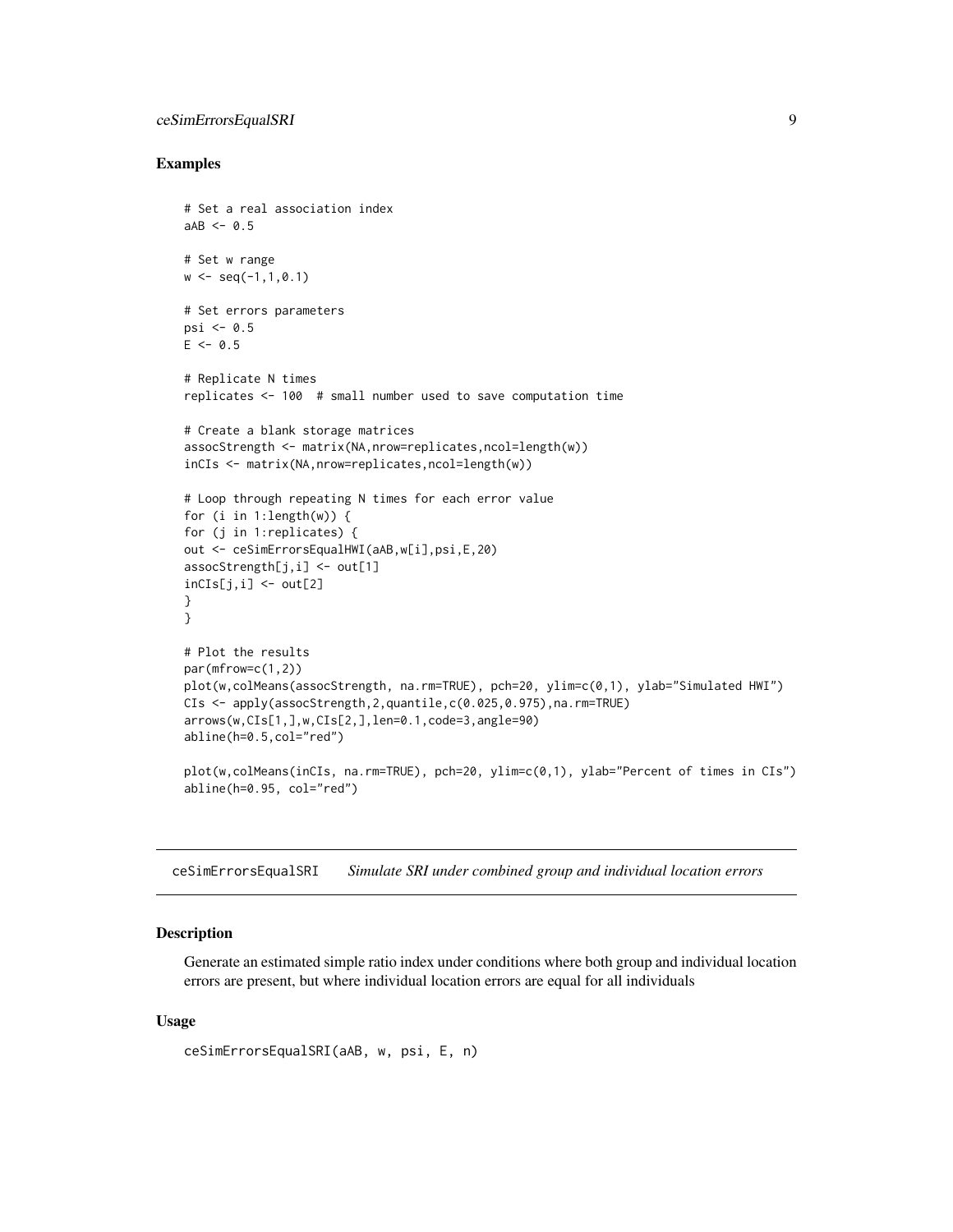#### Arguments

| aAB | The real association rate between individuals A and B                                   |
|-----|-----------------------------------------------------------------------------------------|
| W   | The group location error term                                                           |
| psi | The relative importance of the group location error to the individual location<br>error |
| E.  | The probability of missing one individual given that it is not with the other           |
| n   | The number of sampling periods                                                          |
|     |                                                                                         |

#### Details

A simple function that simulates data for a given probability of missing groups and real association strength. The w term represents the likelihood of failing to observe a group containing a and b compared to failing to observe both groups containing a and b if the two individuals are apart. E (Epsilon) is probability of missing one individual given that it is not with the other. psi represents the relative importance of the group location error to the individual identification error. The function returns the simulated simple ratio index and whether the value lies within the 95 percent confidence intervals of the simple ratio index given the number of samples and under the assumption of no error.

#### Value

Returns two values: the simulated simple ratio index and whether or not it falls within the 95 percent confidence intervals  $(1 = yes, 0 = no)$ 

#### Author(s)

William Hoppitt <W.J.E.Hoppitt@leeds.ac.uk> Damien Farine <dfarine@orn.mpg.de>

#### References

Hoppitt, W. & Farine, D.R. (in prep) Association indices for quantifying social relationships: how to deal with missing observations of individuals or groups.

```
# Set a real association index
aAB \leftarrow 0.5# Set w range
w \leq -\text{seq}(-1,1,0.1)# Set errors parameters
psi \leq 0.5E \le -0.5# Replicate N times
replicates <- 100 # small number used to save computation time
```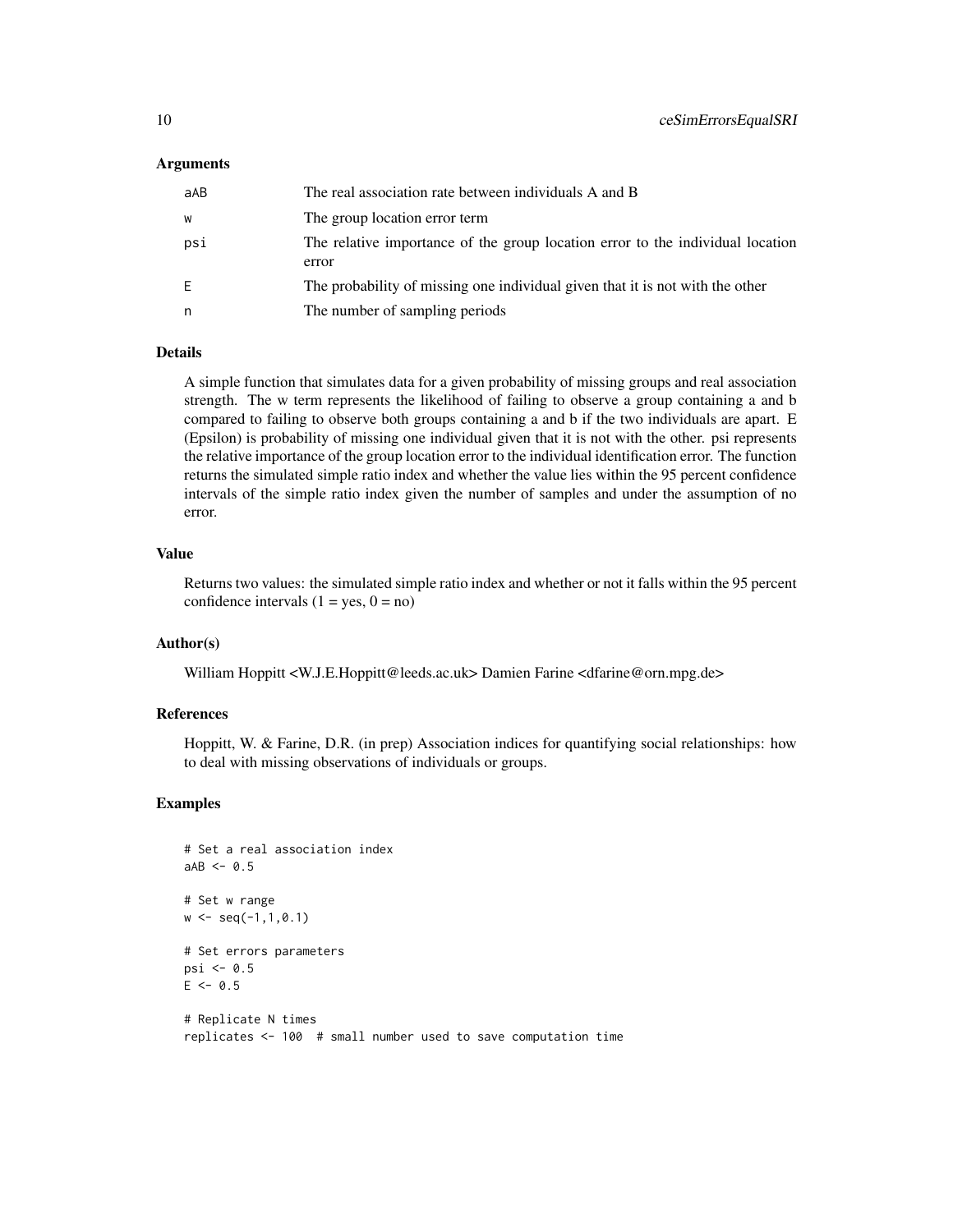```
# Create a blank storage matrices
assocStrength <- matrix(NA,nrow=replicates,ncol=length(w))
inCIs <- matrix(NA,nrow=replicates,ncol=length(w))
# Loop through repeating N times for each error value
for (i in 1:length(w)) {
for (j in 1:replicates) {
out <- ceSimErrorsEqualSRI(aAB,w[i],psi,E,20)
assocStrength[j,i] <- out[1]
inCIs[j,i] < -out[2]}
}
# Plot the results
par(mfrow=c(1,2))
plot(w,colMeans(assocStrength, na.rm=TRUE), pch=20, ylim=c(0,1), ylab="Simulated SRI")
CIs <- apply(assocStrength,2,quantile,c(0.025,0.975),na.rm=TRUE)
arrows(w,CIs[1,],w,CIs[2,],len=0.1,code=3,angle=90)
abline(h=0.5,col="red")
plot(w,colMeans(inCIs, na.rm=TRUE), pch=20, ylim=c(0,1), ylab="Percent of times in CIs")
abline(h=0.95, col="red")
```
ceSimErrorsEqualvSRI *Simulate vSRI under combined group and individual location errors*

# Description

Generate an estimated very simple ratio index under conditions where both group and individual location errors are present, but where individual location errors are equal for all individuals

#### Usage

```
ceSimErrorsEqualvSRI(aAB, w, psi, E, n)
```
#### Arguments

| aAB | The real association rate between individuals A and B                                   |
|-----|-----------------------------------------------------------------------------------------|
| w   | The group location error term                                                           |
| psi | The relative importance of the group location error to the individual location<br>error |
| E.  | The probability of missing one individual given that it is not with the other           |
| n   | The number of sampling periods                                                          |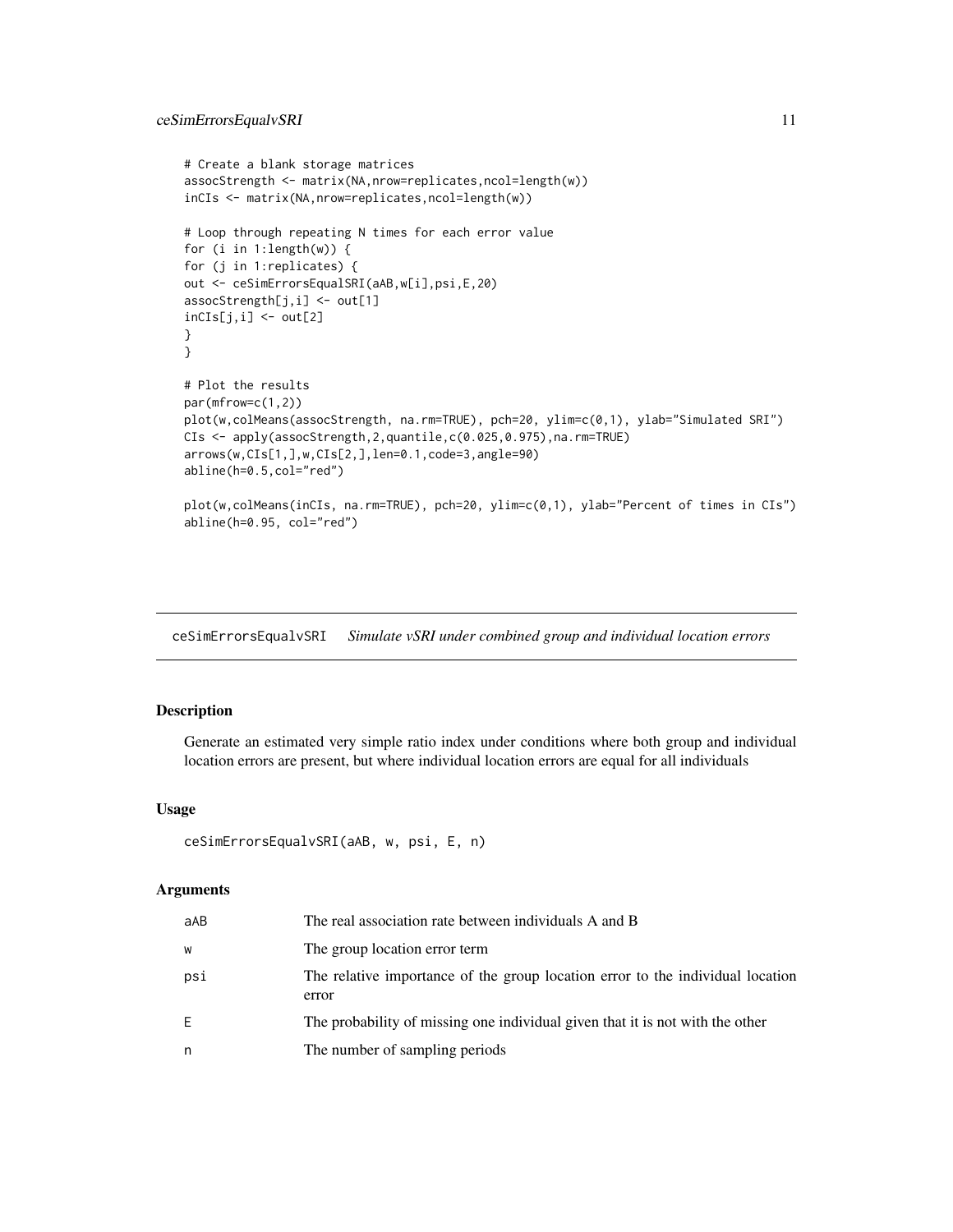#### Details

A simple function that simulates data for a given probability of missing groups and real association strength. The w term represents the likelihood of failing to observe a group containing a and b compared to failing to observe both groups containing a and b if the two individuals are apart. E (Epsilon) is probability of missing one individual given that it is not with the other. psi represents the relative importance of the group location error to the individual identification error. The function returns the simulated very simple ratio index and whether the value lies within the 95 percent confidence intervals of the very simple ratio index given the number of samples and under the assumption of no error.

# Value

Returns two values: the simulated very simple ratio index and whether or not it falls within the 95 percent confidence intervals  $(1 = yes, 0 = no)$ 

# Author(s)

William Hoppitt <W.J.E.Hoppitt@leeds.ac.uk> Damien Farine <dfarine@orn.mpg.de>

### References

Hoppitt, W. & Farine, D.R. (in prep) Association indices for quantifying social relationships: how to deal with missing observations of individuals or groups.

```
# Set a real association index
aAB < -0.5# Set w range
w \leq -\text{seq}(-1,1,0.1)# Set errors parameters
psi \leq 0.5E \le -0.5# Replicate N times
replicates <- 100 # small number used to save computation time
# Create a blank storage matrices
assocStrength <- matrix(NA,nrow=replicates,ncol=length(w))
inCIs <- matrix(NA,nrow=replicates,ncol=length(w))
# Loop through repeating N times for each error value
for (i in 1:length(w)) {
for (j in 1:replicates) {
out <- ceSimErrorsEqualvSRI(aAB,w[i],psi,E,20)
assocStrength[j,i] <- out[1]
inCIs[j,i] < -out[2]}
```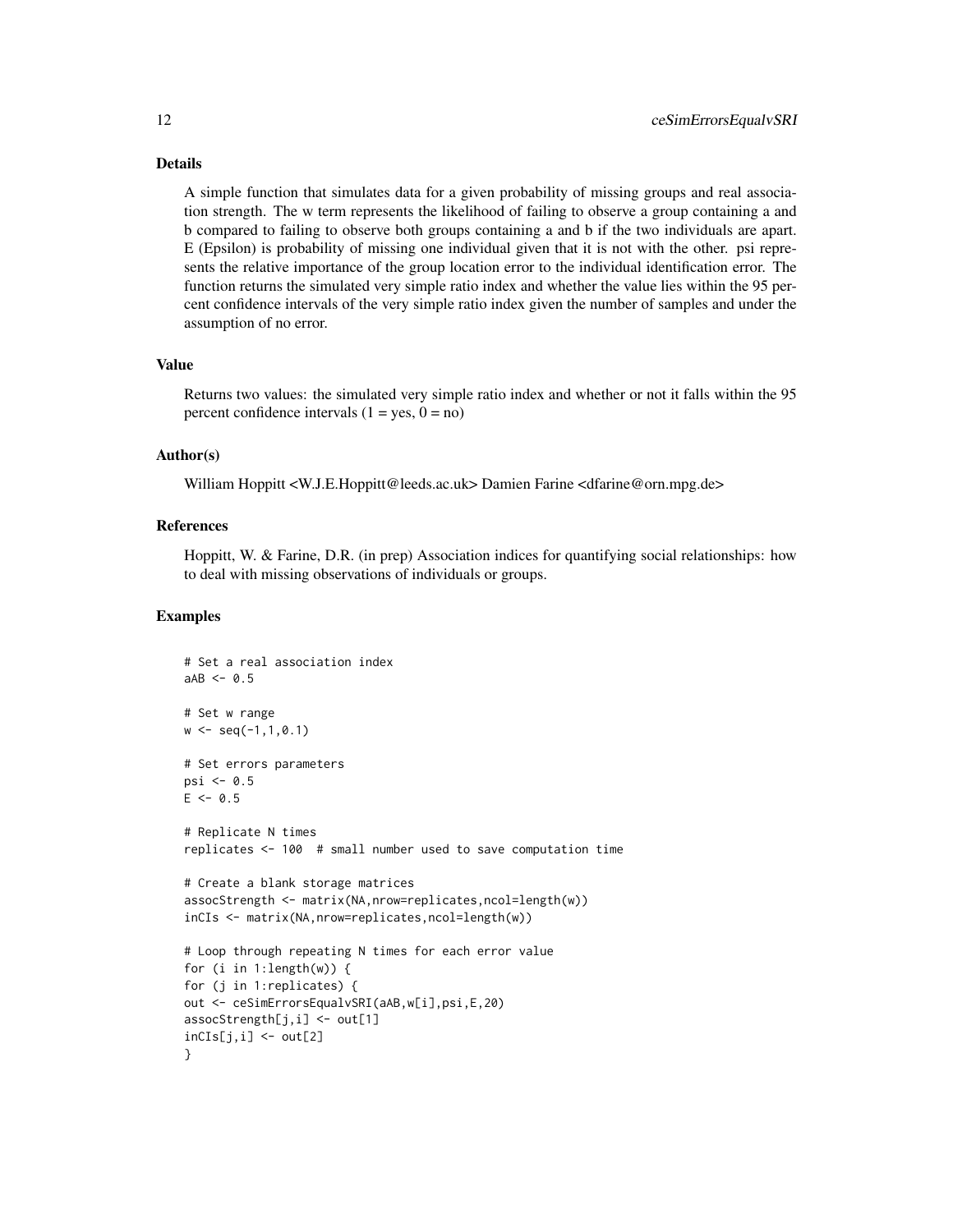<span id="page-12-0"></span>}

```
# Plot the results
par(mfrow=c(1,2))
plot(w,colMeans(assocStrength, na.rm=TRUE), pch=20, ylim=c(0,1), ylab="Simulated vSRI")
CIs <- apply(assocStrength,2,quantile,c(0.025,0.975),na.rm=TRUE)
arrows(w,CIs[1,],w,CIs[2,],len=0.1,code=3,angle=90)
abline(h=0.5,col="red")
```
plot(w,colMeans(inCIs, na.rm=TRUE), pch=20, ylim=c(0,1), ylab="Percent of times in CIs") abline(h=0.95, col="red")

ceSimErrorsUnequalCECI

*Simulate CECI under combined group and individual location errors with unequal observation probabilities*

#### Description

Generate an estimated combined error correction index under conditions where both group and individual location errors are present, but where individual location errors are not equal for all individuals

#### Usage

```
ceSimErrorsUnequalCECI(aAB, w, psi, Emean, Esd, n)
```
#### Arguments

| aAB   | The real association rate between individuals A and B                                   |
|-------|-----------------------------------------------------------------------------------------|
| W     | The group location error term                                                           |
| psi   | The relative importance of the group location error to the individual location<br>error |
| Emean | The mean probability of missing one individual given that it is not with the other      |
| Esd   | The standard deviation of the individual location error distribution                    |
| n     | The number of sampling periods                                                          |

# Details

A simple function that simulates data for a given probability of missing groups and real association strength. The w term represents the likelihood of failing to observe a group containing a and b compared to failing to observe both groups containing a and b if the two individuals are apart. E (Epsilon) is probability of missing one individual given that it is not with the other. psi represents the relative importance of the group location error to the individual identification error. The function allows a distribution of individual location error probabilities to be given using Emean and Esd. The function returns the simulated combined error correction index and whether the value lies within the 95 percent confidence intervals of the combined error correction index given the number of samples and under the assumption of no error.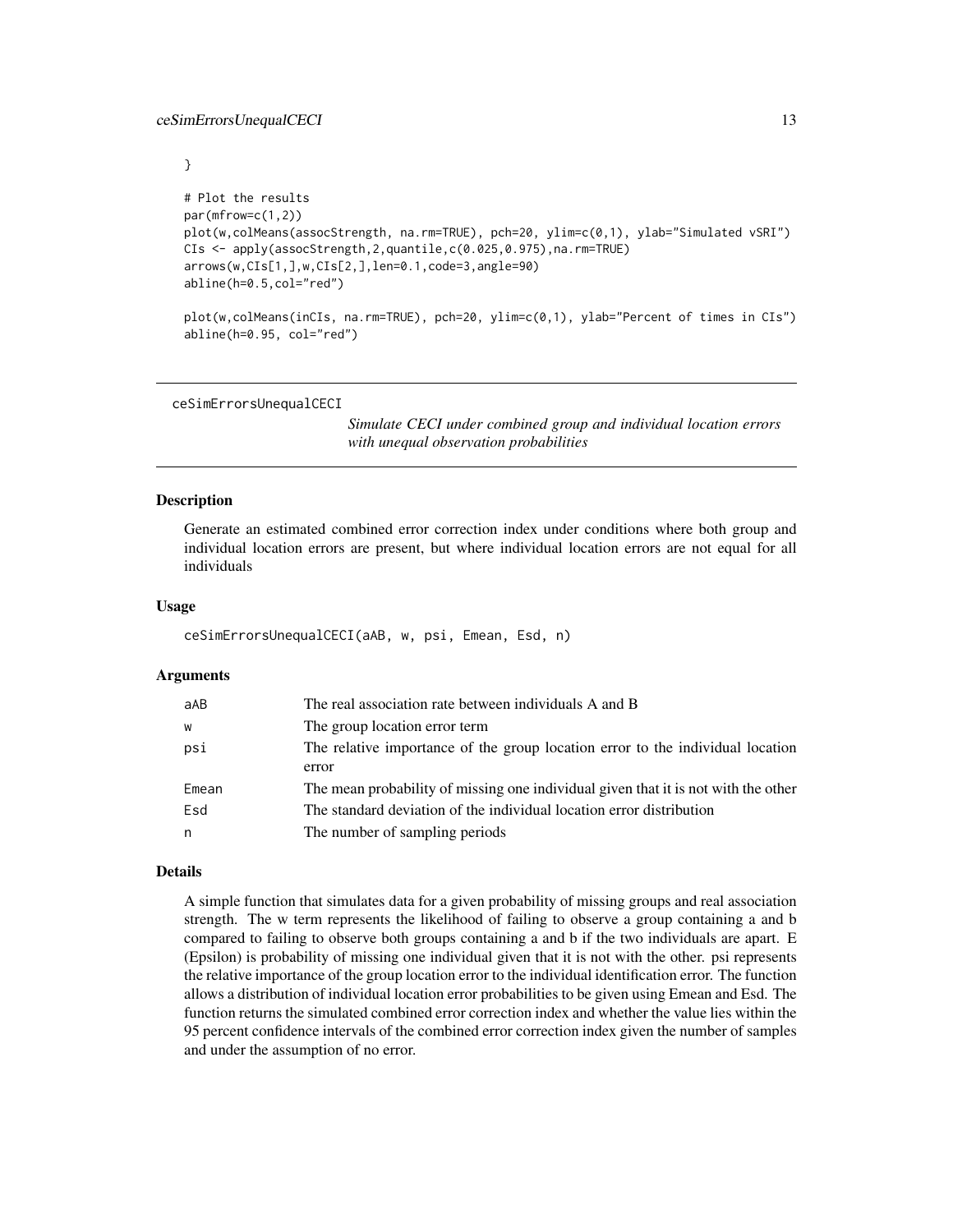#### Value

Returns two values: the simulated combined error correction index and whether or not it falls within the 95 percent confidence intervals  $(1 = yes, 0 = no)$ 

#### Author(s)

William Hoppitt <W.J.E.Hoppitt@leeds.ac.uk> Damien Farine <dfarine@orn.mpg.de>

### References

Hoppitt, W. & Farine, D.R. (in prep) Association indices for quantifying social relationships: how to deal with missing observations of individuals or groups.

```
# Set a real association index
aAB < -0.5# Set w range
w \leq -\text{seq}(-1,1,0.1)# Set errors parameters
psi \leq -0.5Emean <-0.5Esd <-0.05# Replicate N times
replicates <- 100 # small number used to save computation time
# Create a blank storage matrices
assocStrength <- matrix(NA,nrow=replicates,ncol=length(w))
inCIs <- matrix(NA,nrow=replicates,ncol=length(w))
# Loop through repeating N times for each error value
for (i in 1:length(w)) {
for (j in 1:replicates) {
out <- ceSimErrorsUnequalCECI(aAB,w[i],psi,Emean,Esd,20)
associStrength[j,i] < - out[1]
incIs[j,i] < -out[2]}
}
# Plot the results
par(mfrow=c(1,2))
plot(w,colMeans(assocStrength, na.rm=TRUE), pch=20, ylim=c(0,1), ylab="Simulated CECI")
CIs <- apply(assocStrength,2,quantile,c(0.025,0.975),na.rm=TRUE)
arrows(w,CIs[1,],w,CIs[2,],len=0.1,code=3,angle=90)
abline(h=0.5,col="red")
plot(w,colMeans(inCIs, na.rm=TRUE), pch=20, ylim=c(0,1), ylab="Percent of times in CIs")
abline(h=0.95, col="red")
```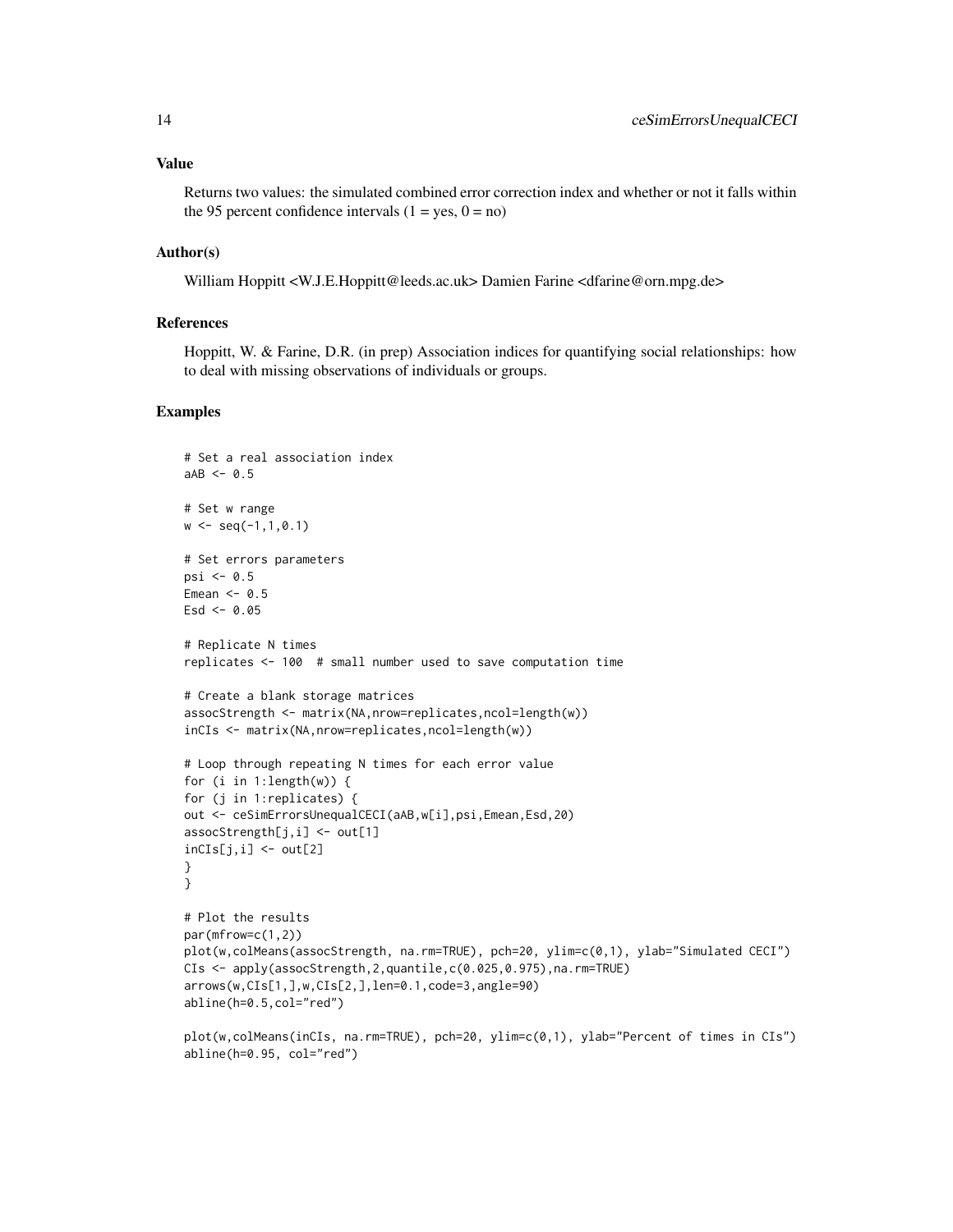<span id="page-14-0"></span>ceSimErrorsUnequalGLECI

*Simulate GLECI under combined group and individual location errors with unequal observation probabilities*

#### Description

Generate an estimated group location error corrected index under conditions where both group and individual location errors are present, but where individual location errors are not equal for all individuals

#### Usage

```
ceSimErrorsUnequalGLECI(aAB, w, psi, Emean, Esd, n)
```
#### Arguments

| aAB   | The real association rate between individuals A and B                                   |
|-------|-----------------------------------------------------------------------------------------|
| W     | The group location error term                                                           |
| psi   | The relative importance of the group location error to the individual location<br>error |
| Emean | The mean probability of missing one individual given that it is not with the other      |
| Esd   | The standard deviation of the individual location error distribution                    |
| n     | The number of sampling periods                                                          |

#### Details

A simple function that simulates data for a given probability of missing groups and real association strength. The w term represents the likelihood of failing to observe a group containing a and b compared to failing to observe both groups containing a and b if the two individuals are apart. E (Epsilon) is probability of missing one individual given that it is not with the other. psi represents the relative importance of the group location error to the individual identification error. The function allows a distribution of individual location error probabilities to be given using Emean and Esd. The function returns the simulated group location error corrected index and whether the value lies within the 95 percent confidence intervals of the group location error corrected index given the number of samples and under the assumption of no error.

# Value

Returns two values: the simulated group location error corrected index and whether or not it falls within the 95 percent confidence intervals  $(1 = yes, 0 = no)$ 

#### Author(s)

William Hoppitt <W.J.E.Hoppitt@leeds.ac.uk> Damien Farine <dfarine@orn.mpg.de>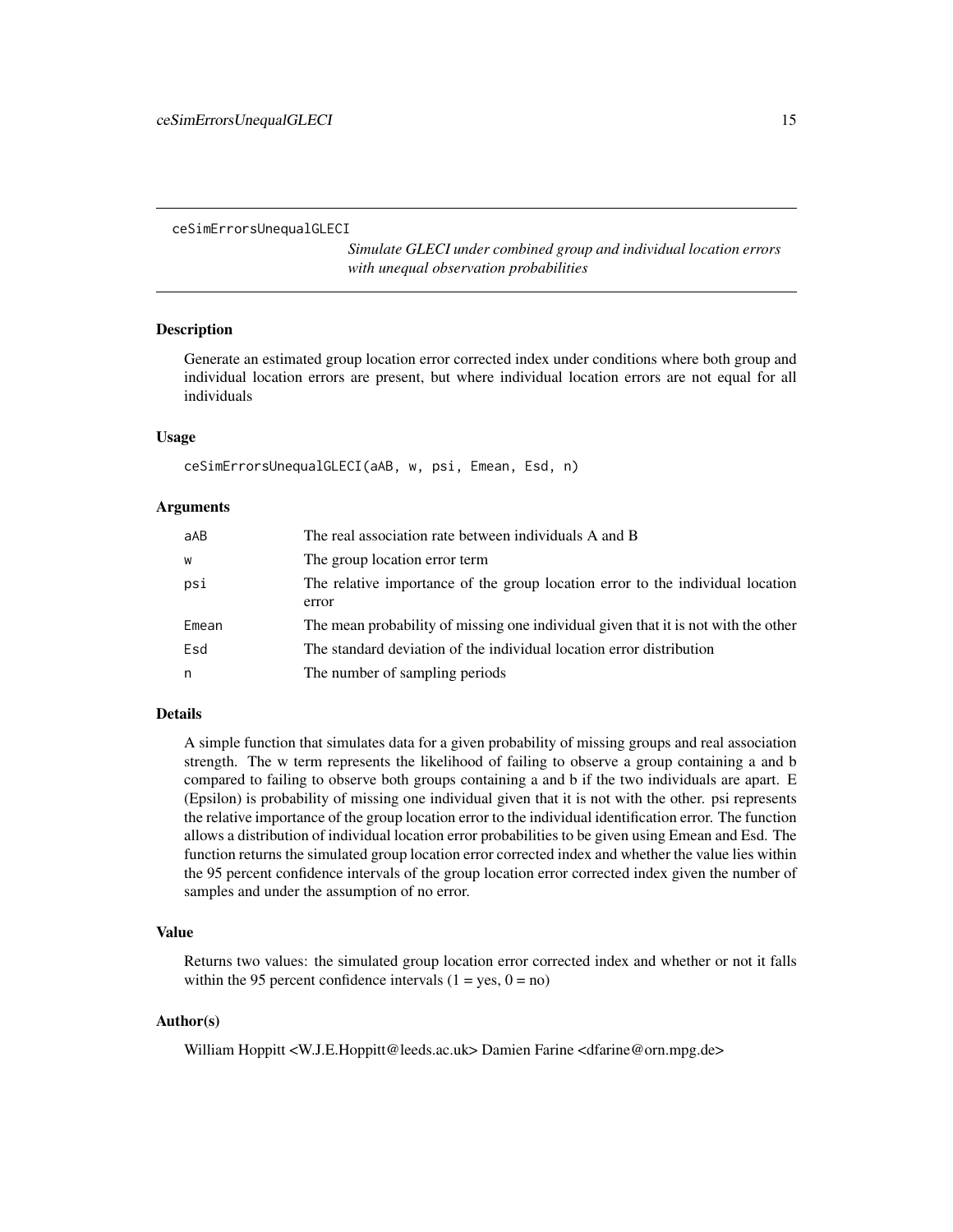#### <span id="page-15-0"></span>References

Hoppitt, W. & Farine, D.R. (in prep) Association indices for quantifying social relationships: how to deal with missing observations of individuals or groups.

# Examples

```
# Set a real association index
aAB < -0.5# Set w range
w \leq -\text{seq}(-1,1,0.1)# Set errors parameters
psi \leq 0.5Emean <- 0.5
Esd < -0.05# Replicate N times
replicates <- 100 # small number used to save computation time
# Create a blank storage matrices
assocStrength <- matrix(NA,nrow=replicates,ncol=length(w))
inCIs <- matrix(NA,nrow=replicates,ncol=length(w))
# Loop through repeating N times for each error value
for (i in 1:length(w)) {
for (j in 1:replicates) {
out <- ceSimErrorsUnequalGLECI(aAB,w[i],psi,Emean,Esd,20)
assocStrength[j,i] <- out[1]
incIs[j,i] < -out[2]}
}
# Plot the results
par(mfrow=c(1,2))
plot(w,colMeans(assocStrength, na.rm=TRUE), pch=20, ylim=c(0,1), ylab="Simulated GLECI")
CIs <- apply(assocStrength,2,quantile,c(0.025,0.975),na.rm=TRUE)
arrows(w,CIs[1,],w,CIs[2,],len=0.1,code=3,angle=90)
abline(h=0.5,col="red")
plot(w,colMeans(inCIs, na.rm=TRUE), pch=20, ylim=c(0,1), ylab="Percent of times in CIs")
abline(h=0.95, col="red")
```
ceSimErrorsUnequalHWI *Simulate HWI under combined group and individual location errors with unequal observation probabilities*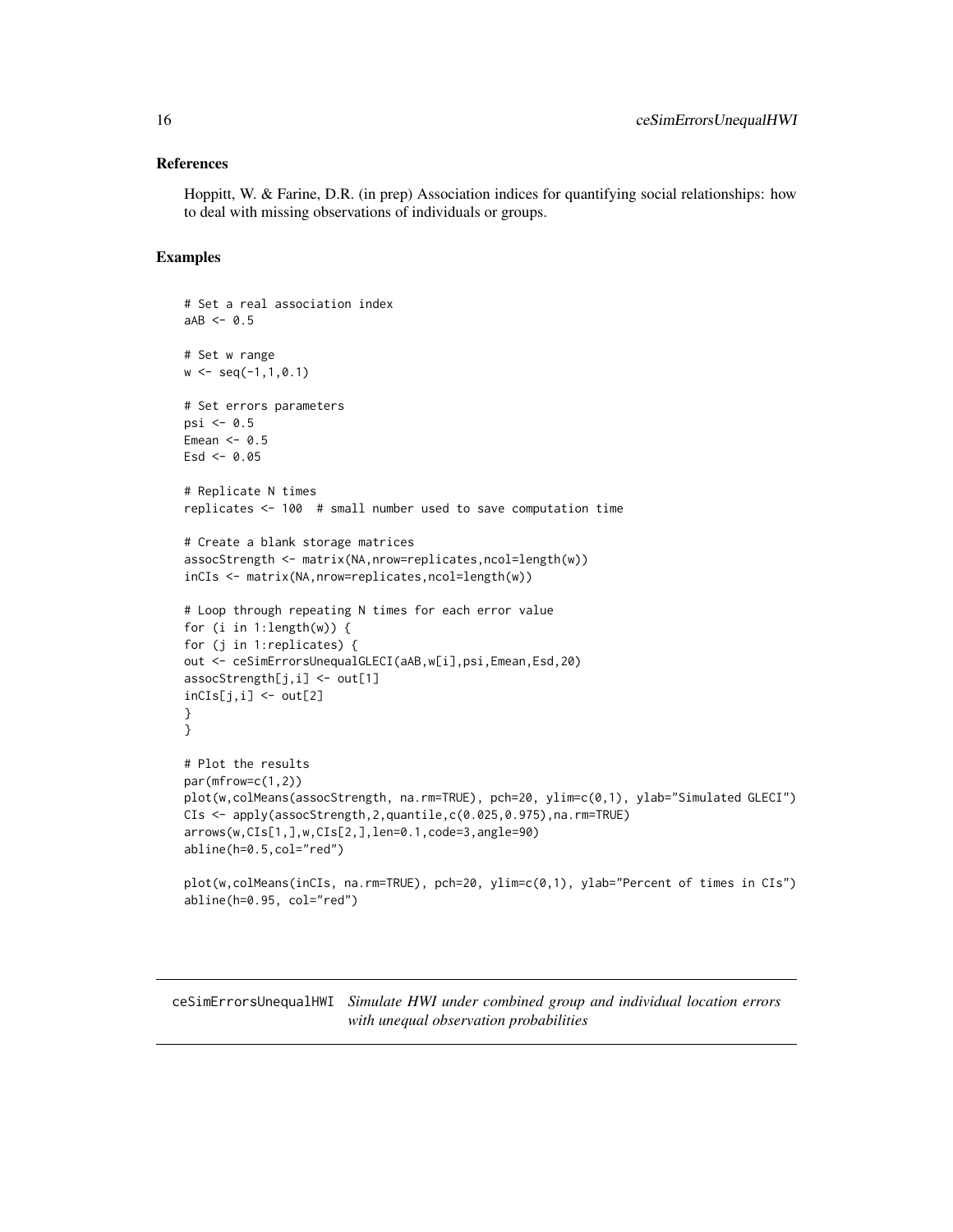#### Description

Generate an estimated half weight index under conditions where both group and individual location errors are present, but where individual location errors are not equal for all individuals

#### Usage

```
ceSimErrorsUnequalHWI(aAB, w, psi, Emean, Esd, n)
```
#### Arguments

| aAB   | The real association rate between individuals A and B                                   |
|-------|-----------------------------------------------------------------------------------------|
| w     | The group location error term                                                           |
| psi   | The relative importance of the group location error to the individual location<br>error |
| Emean | The mean probability of missing one individual given that it is not with the other      |
| Esd   | The standard deviation of the individual location error distribution                    |
| n     | The number of sampling periods                                                          |

#### Details

A simple function that simulates data for a given probability of missing groups and real association strength. The w term represents the likelihood of failing to observe a group containing a and b compared to failing to observe both groups containing a and b if the two individuals are apart. E (Epsilon) is probability of missing one individual given that it is not with the other. psi represents the relative importance of the group location error to the individual identification error. The function allows a distribution of individual location error probabilities to be given using Emean and Esd. The function returns the simulated half weight index and whether the value lies within the 95 percent confidence intervals of the half weight index given the number of samples and under the assumption of no error.

#### Value

Returns two values: the simulated half weight index and whether or not it falls within the 95 percent confidence intervals  $(1 = yes, 0 = no)$ 

#### Author(s)

William Hoppitt <W.J.E.Hoppitt@leeds.ac.uk> Damien Farine <dfarine@orn.mpg.de>

# References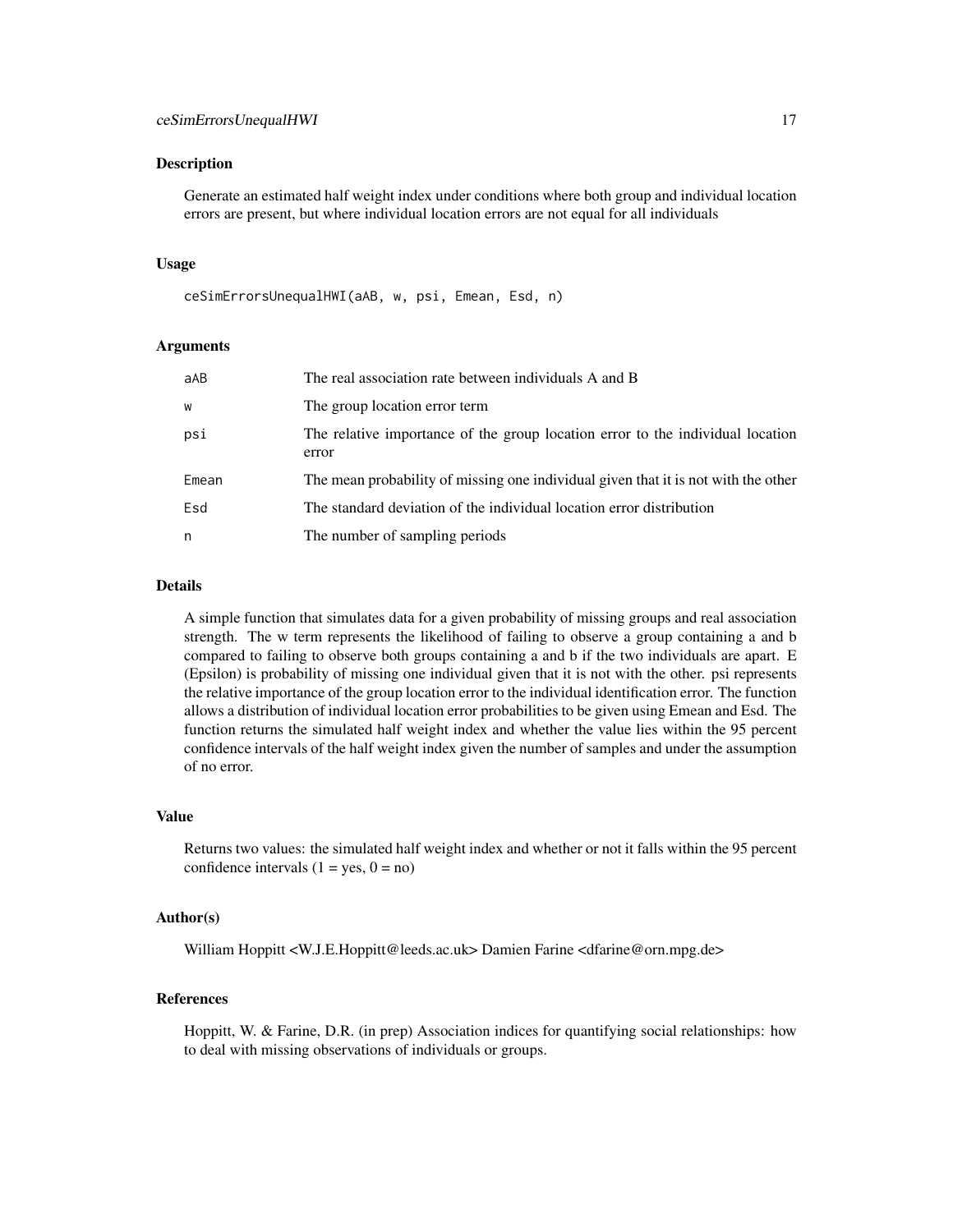#### Examples

```
# Set a real association index
aAB < -0.5# Set w range
w \leq -\text{seq}(-1,1,0.1)# Set errors parameters
psi \leq 0.5Emean <-0.5\text{Esd} < -0.05# Replicate N times
replicates <- 100 # small number used to save computation time
# Create a blank storage matrices
assocStrength <- matrix(NA,nrow=replicates,ncol=length(w))
inCIs <- matrix(NA,nrow=replicates,ncol=length(w))
# Loop through repeating N times for each error value
for (i in 1:length(w)) {
for (j in 1:replicates) {
out <- ceSimErrorsUnequalHWI(aAB,w[i],psi,Emean,Esd,20)
assocStrength[j,i] <- out[1]
incIs[j,i] < -out[2]}
}
# Plot the results
par(mfrow=c(1,2))
plot(w,colMeans(assocStrength, na.rm=TRUE), pch=20, ylim=c(0,1), ylab="Simulated HWI")
CIs <- apply(assocStrength,2,quantile,c(0.025,0.975),na.rm=TRUE)
arrows(w,CIs[1,],w,CIs[2,],len=0.1,code=3,angle=90)
abline(h=0.5,col="red")
plot(w,colMeans(inCIs, na.rm=TRUE), pch=20, ylim=c(0,1), ylab="Percent of times in CIs")
```
ceSimErrorsUnequalSRI *Simulate SRI under combined group and individual location errors with unequal observation probabilities*

## Description

abline(h=0.95, col="red")

Generate an estimated simple ratio index under conditions where both group and individual location errors are present, but where individual location errors are not equal for all individuals

<span id="page-17-0"></span>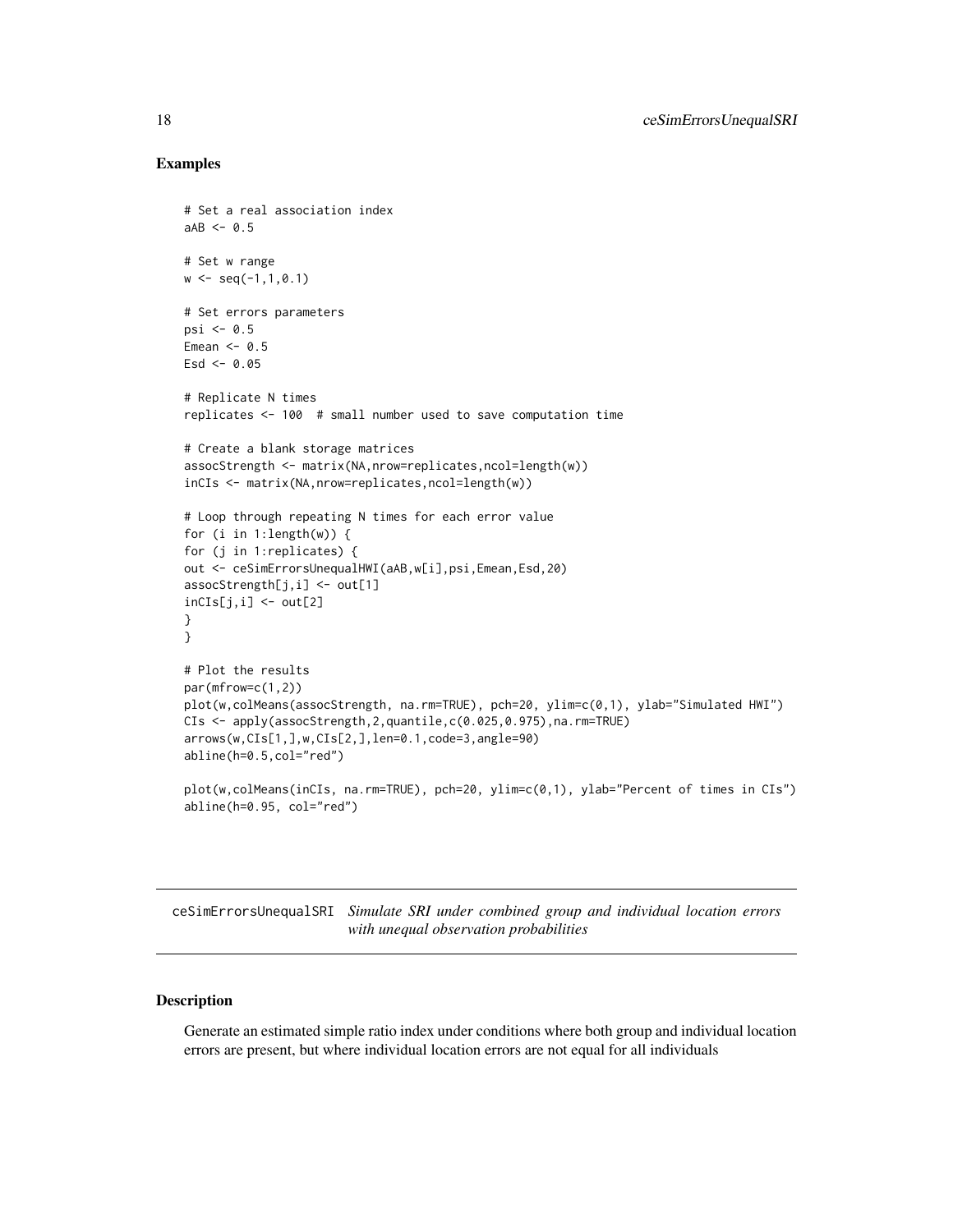#### Usage

ceSimErrorsUnequalSRI(aAB, w, psi, Emean, Esd, n)

#### Arguments

| aAB   | The real association rate between individuals A and B                                   |
|-------|-----------------------------------------------------------------------------------------|
| W     | The group location error term                                                           |
| psi   | The relative importance of the group location error to the individual location<br>error |
| Emean | The mean probability of missing one individual given that it is not with the other      |
| Esd   | The standard deviation of the individual location error distribution                    |
| n     | The number of sampling periods                                                          |

#### Details

A simple function that simulates data for a given probability of missing groups and real association strength. The w term represents the likelihood of failing to observe a group containing a and b compared to failing to observe both groups containing a and b if the two individuals are apart. E (Epsilon) is probability of missing one individual given that it is not with the other. psi represents the relative importance of the group location error to the individual identification error. The function allows a distribution of individual location error probabilities to be given using Emean and Esd. The function returns the simulated simple ratio index and whether the value lies within the 95 percent confidence intervals of the simple ratio index given the number of samples and under the assumption of no error.

# Value

Returns two values: the simulated simple ratio index and whether or not it falls within the 95 percent confidence intervals  $(1 = yes, 0 = no)$ 

# Author(s)

William Hoppitt <W.J.E.Hoppitt@leeds.ac.uk> Damien Farine <dfarine@orn.mpg.de>

#### References

Hoppitt, W. & Farine, D.R. (in prep) Association indices for quantifying social relationships: how to deal with missing observations of individuals or groups.

```
# Set a real association index
aAB < -0.5# Set w range
w \leq -\text{seq}(-1, 1, 0.1)
```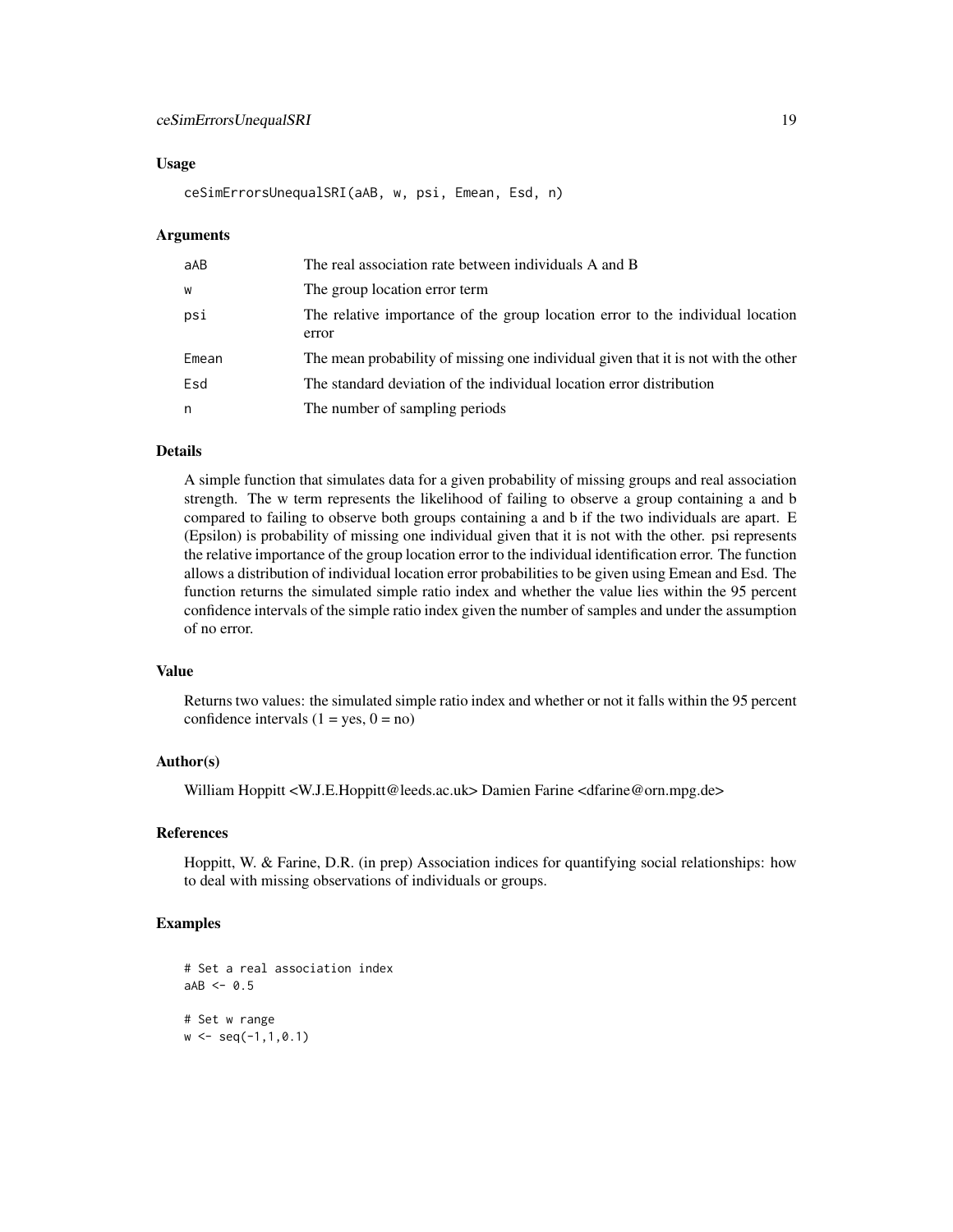```
# Set errors parameters
psi < -0.5Emean <-0.5Esd < -0.05# Replicate N times
replicates <- 100 # small number used to save computation time
# Create a blank storage matrices
assocStrength <- matrix(NA,nrow=replicates,ncol=length(w))
inCIs <- matrix(NA,nrow=replicates,ncol=length(w))
# Loop through repeating N times for each error value
for (i in 1:length(w)) {
for (j in 1:replicates) {
out <- ceSimErrorsUnequalSRI(aAB,w[i],psi,Emean,Esd,20)
assocStrength[j,i] <- out[1]
inCIs[j,i] < -out[2]}
}
# Plot the results
par(mfrow=c(1,2))
plot(w,colMeans(assocStrength, na.rm=TRUE), pch=20, ylim=c(0,1), ylab="Simulated SRI")
CIs <- apply(assocStrength,2,quantile,c(0.025,0.975),na.rm=TRUE)
arrows(w,CIs[1,],w,CIs[2,],len=0.1,code=3,angle=90)
abline(h=0.5,col="red")
plot(w,colMeans(inCIs, na.rm=TRUE), pch=20, ylim=c(0,1), ylab="Percent of times in CIs")
abline(h=0.95, col="red")
```
ceSimErrorsUnequalvSRI

*Simulate vSRI under combined group and individual location errors with unequal observation probabilities*

#### Description

Generate an estimated very simple ratio index under conditions where both group and individual location errors are present, but where individual location errors are not equal for all individuals

#### Usage

ceSimErrorsUnequalvSRI(aAB, w, psi, Emean, Esd, n)

#### Arguments

aAB The real association rate between individuals A and B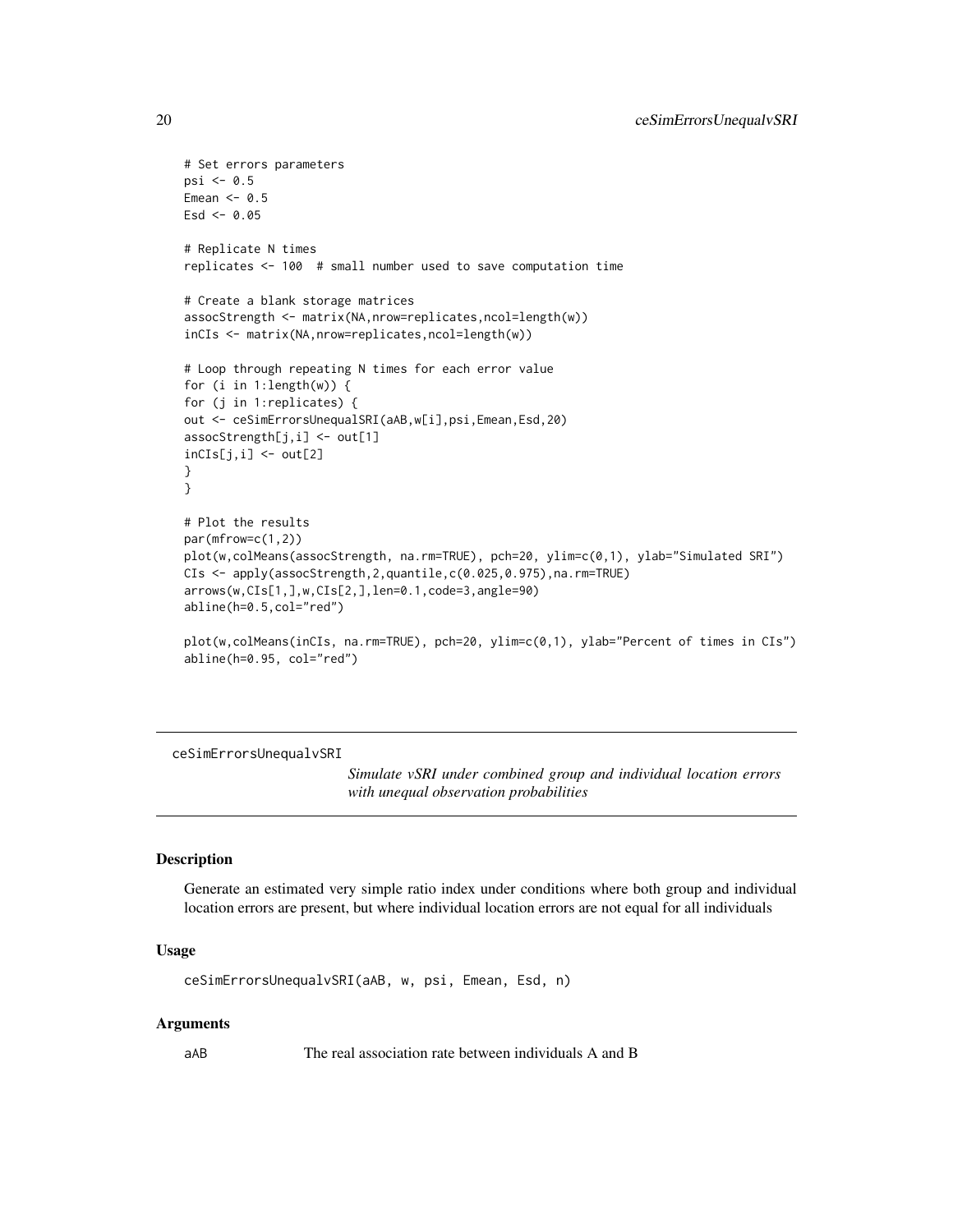| w     | The group location error term                                                           |
|-------|-----------------------------------------------------------------------------------------|
| psi   | The relative importance of the group location error to the individual location<br>error |
| Emean | The mean probability of missing one individual given that it is not with the other      |
| Esd   | The standard deviation of the individual location error distribution                    |
| n     | The number of sampling periods                                                          |

#### Details

A simple function that simulates data for a given probability of missing groups and real association strength. The w term represents the likelihood of failing to observe a group containing a and b compared to failing to observe both groups containing a and b if the two individuals are apart. E (Epsilon) is probability of missing one individual given that it is not with the other. psi represents the relative importance of the group location error to the individual identification error. The function allows a distribution of individual location error probabilities to be given using Emean and Esd. The function returns the simulated very simple ratio index and whether the value lies within the 95 percent confidence intervals of the very simple ratio index given the number of samples and under the assumption of no error.

# Value

Returns two values: the simulated very simple ratio index and whether or not it falls within the 95 percent confidence intervals  $(1 = yes, 0 = no)$ 

#### Author(s)

William Hoppitt <W.J.E.Hoppitt@leeds.ac.uk> Damien Farine <dfarine@orn.mpg.de>

#### References

Hoppitt, W. & Farine, D.R. (in prep) Association indices for quantifying social relationships: how to deal with missing observations of individuals or groups.

```
# Set a real association index
aAB < -0.5# Set w range
w \leq -\text{seq}(-1,1,0.1)# Set errors parameters
psi <- 0.5
Emean <-0.5Esd < -0.05# Replicate N times
replicates <- 100 # small number used to save computation time
```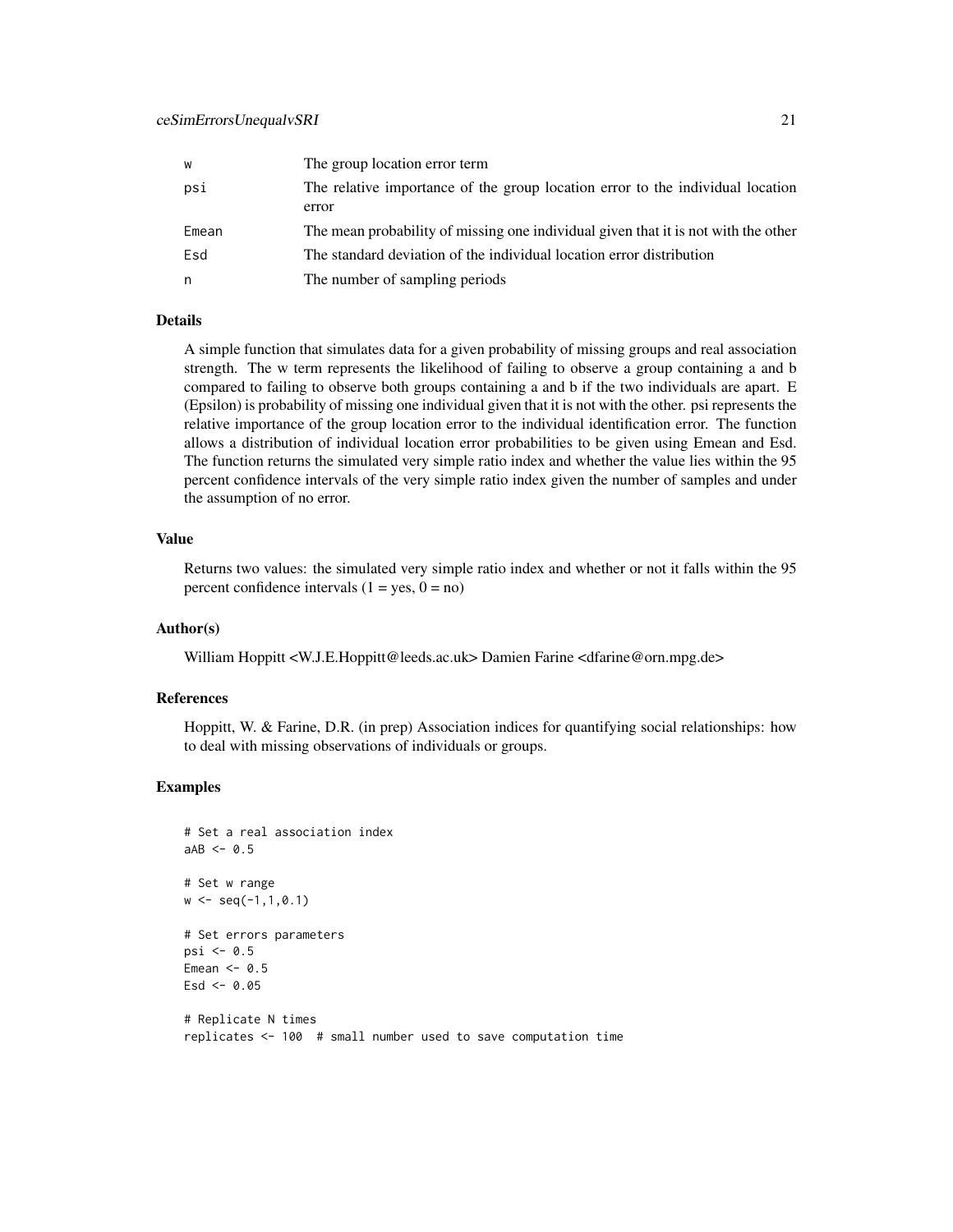```
# Create a blank storage matrices
assocStrength <- matrix(NA,nrow=replicates,ncol=length(w))
inCIs <- matrix(NA,nrow=replicates,ncol=length(w))
# Loop through repeating N times for each error value
for (i in 1:length(w)) {
for (j in 1:replicates) {
out <- ceSimErrorsUnequalvSRI(aAB,w[i],psi,Emean,Esd,20)
assocStrength[j,i] <- out[1]
inCIs[j,i] < -out[2]}
}
# Plot the results
par(mfrow=c(1,2))
plot(w,colMeans(assocStrength, na.rm=TRUE), pch=20, ylim=c(0,1), ylab="Simulated vSRI")
CIs <- apply(assocStrength,2,quantile,c(0.025,0.975),na.rm=TRUE)
arrows(w,CIs[1,],w,CIs[2,],len=0.1,code=3,angle=90)
abline(h=0.5,col="red")
plot(w,colMeans(inCIs, na.rm=TRUE), pch=20, ylim=c(0,1), ylab="Percent of times in CIs")
abline(h=0.95, col="red")
```
# GLECI *The Group Location Error Corrected Index*

#### Description

Calculates the Group Location Error Corrected Index

# Usage

```
GLECI(x, Ya, Yb, Yab, Ynull, w)
```
# Arguments

| x     | Number of times individuals a and b were observed together                                |
|-------|-------------------------------------------------------------------------------------------|
| Ya    | Number of times individual a was observed without b                                       |
| Yb    | Number of times individual b was observed without a                                       |
| Yab   | Number of times individuals a and b were observed at the same time but not<br>associating |
| Ynull | Number of times neither a or b were observed                                              |
| w     | The correction term w (see details)                                                       |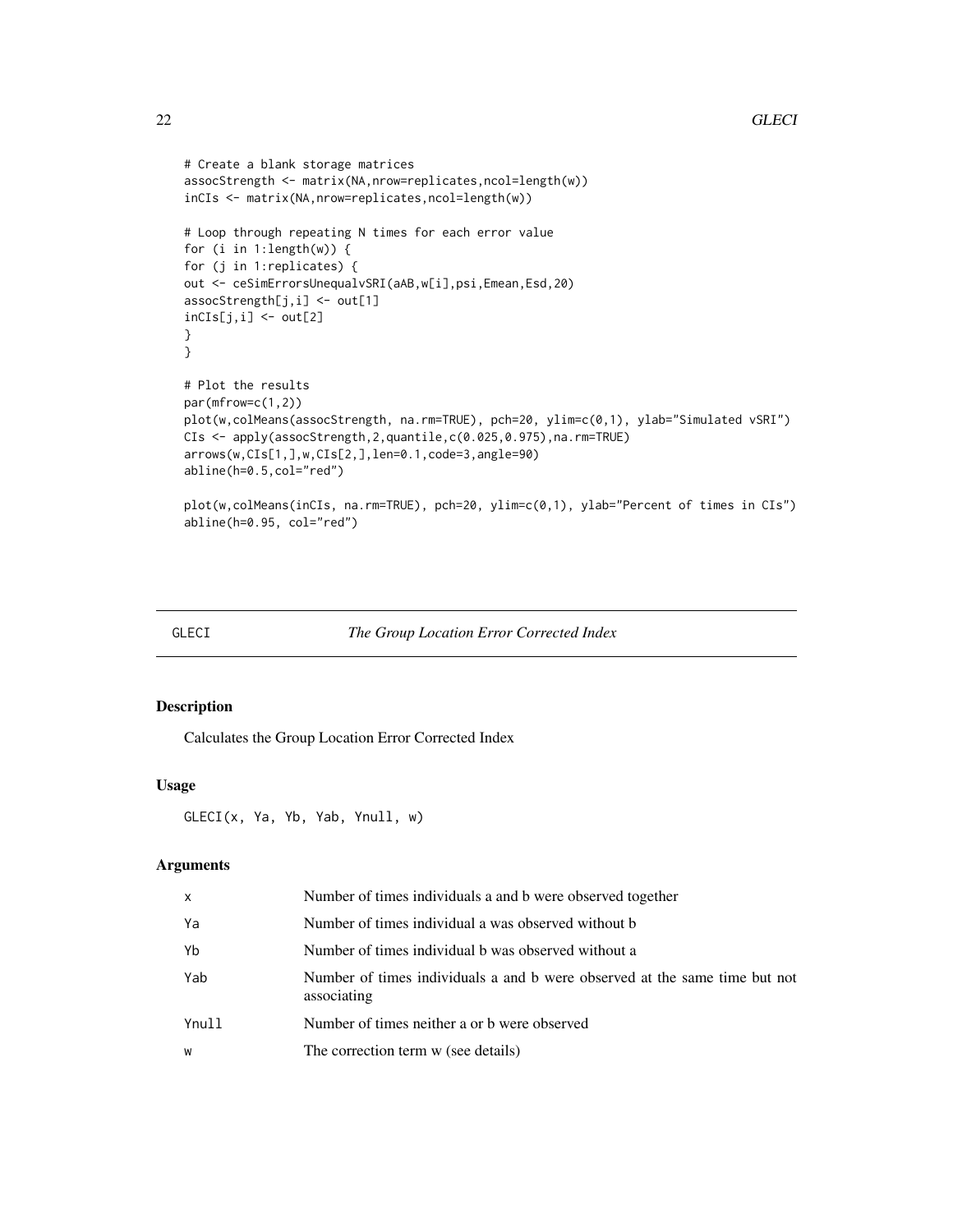# <span id="page-22-0"></span>gleSimGLECI 23

# Details

The GLECI calculates the probability that two individuals are observed together given that one has been seen, correcting for group location error (missing entire groups during a sampling period). This index can be used if prior information is available on the observation probability of finding groups, where the correction factor w is based on calibration data suggesting that failing to observe a group containing both a and b when they are together is w times more  $(w > 0)$  or less  $(w < 0)$ likely than failing to observe both the group containing a and the group containing b when a and b are apart.

#### Value

Returns two elements: the estimated association strength and the standard error of the estimate.

### Author(s)

William Hoppitt <W.J.E.Hoppitt@leeds.ac.uk> Damien Farine <dfarine@orn.mpg.de>

#### References

Hoppitt, W. & Farine, D.R. (in prep) Association indices for quantifying social relationships: how to deal with missing observations of individuals or groups.

#### Examples

```
# Simulated values
x <- ya <- yb <- yab <- 10
vnull \leftarrow 0# Set w (here make the GLECI equal to the SRI)
w < -1.0# Calculate the group location error corrected index
GLECI(x,ya,yb,yab,ynull,w)
```

| gleSimGLECI<br>Simulate GLECI with group location error |  |  |
|---------------------------------------------------------|--|--|
|---------------------------------------------------------|--|--|

#### Description

Generate an estimated group location error corrected index under a given rate of missing observations of groups that are present

# Usage

gleSimGLECI(aAB, w, pMissA, pMissB, n)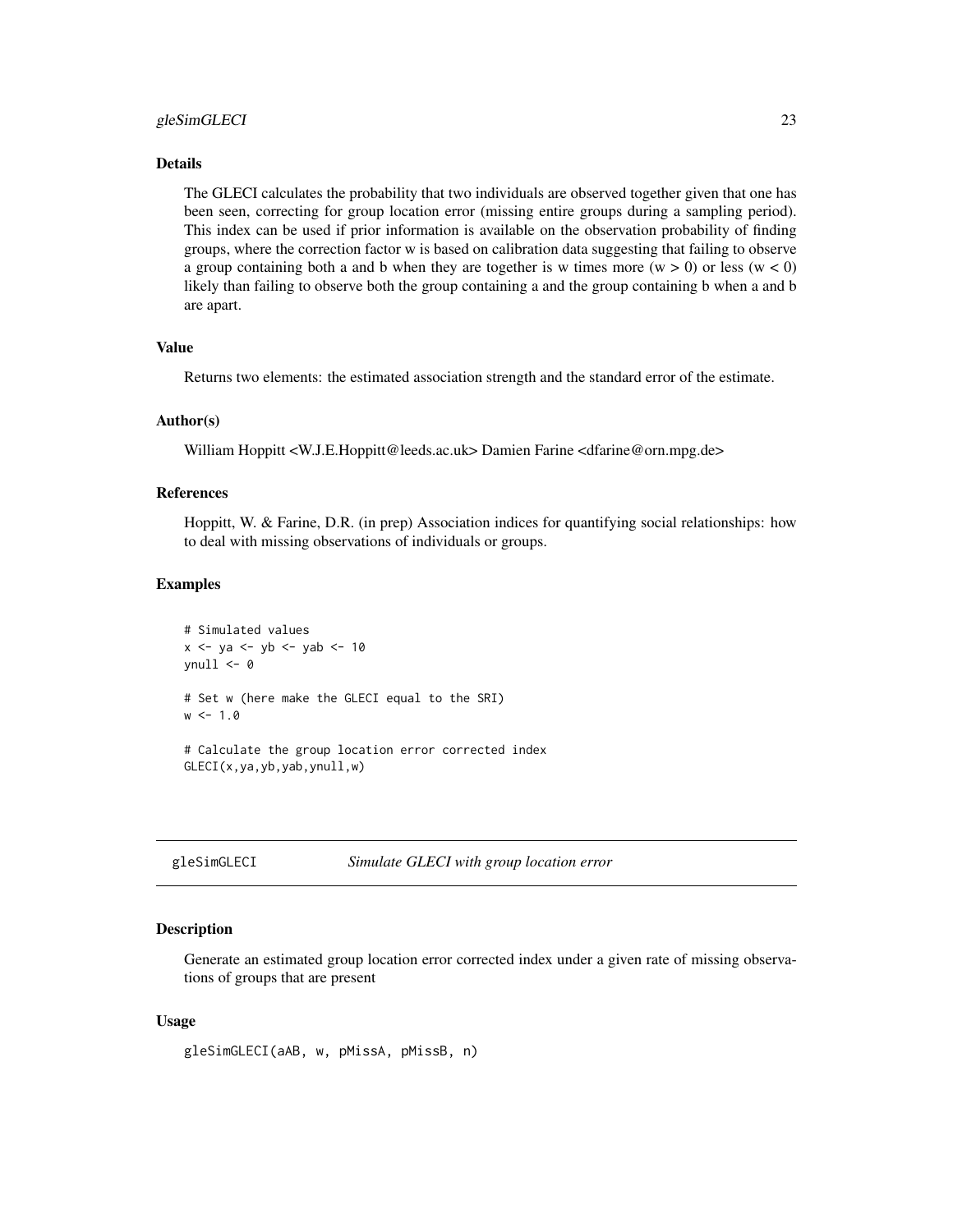#### Arguments

| aAB    | The real association rate between individuals A and B               |
|--------|---------------------------------------------------------------------|
| W      | The group location error term                                       |
| pMissA | Probability of missing group A                                      |
| pMissB | Probability of missing group A                                      |
| n      | The number of sampling periods (number of observations of the dyad) |

#### Details

A simple function that simulates data for a given probability of missing groups and real association strength. The w term represents the likelihood of failing to observe a group containing a and b compared to failing to observe both groups containing a and b if the two individuals are apart. The function returns the simulated group location error corrected index and whether the value lies within the 95 percent confidence intervals of the group location error corrected index given the number of samples and under the assumption of no error.

#### Value

Returns two values: the simulated group location error corrected index and whether or not it falls within the 95 percent confidence intervals  $(1 = yes, 0 = no)$ 

#### Author(s)

William Hoppitt <W.J.E.Hoppitt@leeds.ac.uk> Damien Farine <dfarine@orn.mpg.de>

#### References

Hoppitt, W. & Farine, D.R. (in prep) Association indices for quantifying social relationships: how to deal with missing observations of individuals or groups.

```
# Set a real association index
aAB < -0.5# Set w range
w \leq -\text{seq}(-1,1,0.1)# Set observation errors
pMissA < -0.7pMissB < -0.7# Replicate N times
replicates <- 100 # small number used to save computation time
# Create a blank storage matrices
assocStrength <- matrix(NA,nrow=replicates,ncol=length(w))
inCIs <- matrix(NA,nrow=replicates,ncol=length(w))
```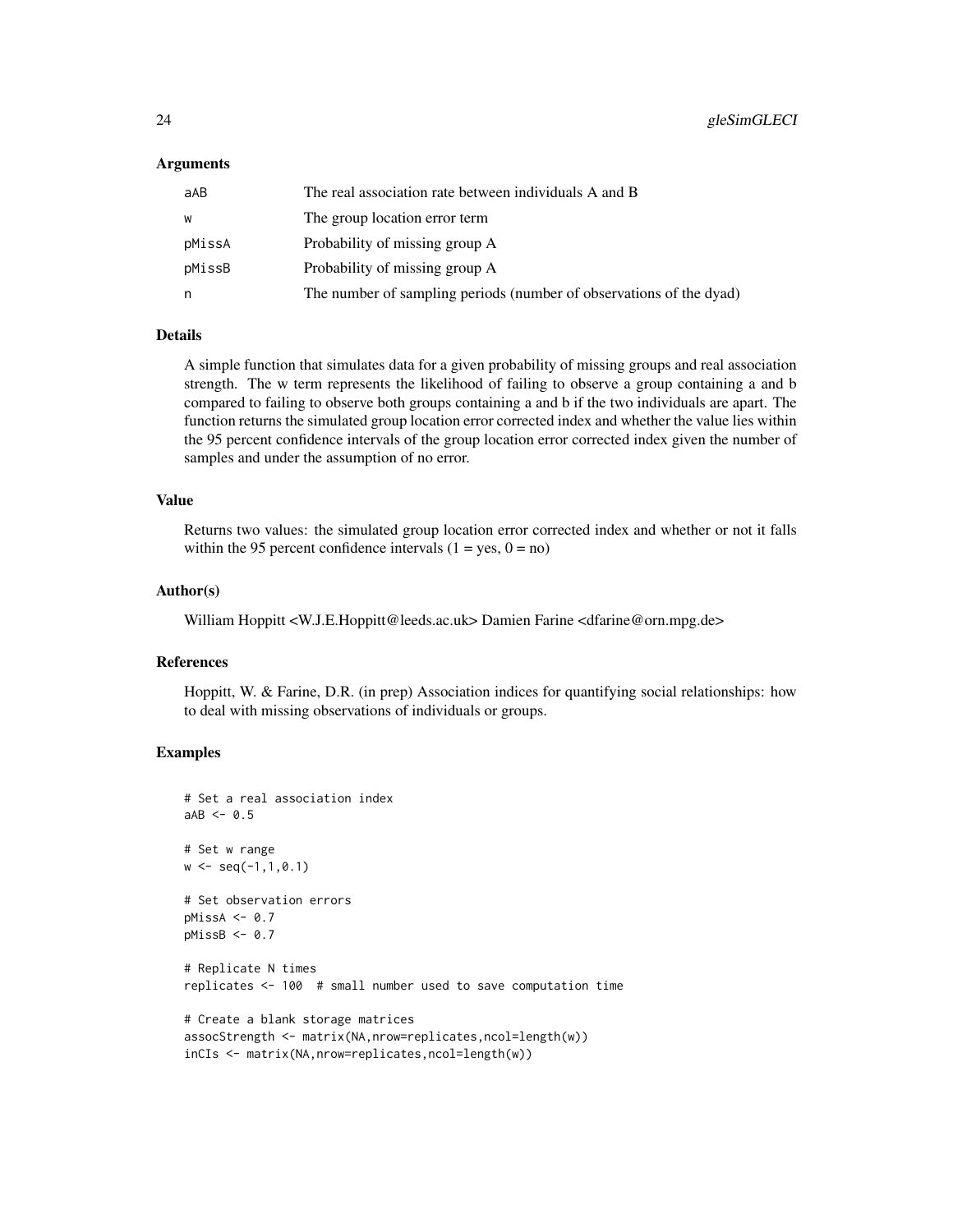# <span id="page-24-0"></span>gleSimHWI 25

```
# Loop through repeating N times for each error value
for (i in 1:length(w)) {
for (j in 1:replicates) {
out <- gleSimGLECI(aAB,w[i],pMissA,pMissB,20)
assocStrength[j,i] <- out[1]
incIs[j,i] < -out[2]}
}
# Plot the results
par(mfrow=c(1,2))
plot(w,colMeans(assocStrength,na.rm=TRUE), pch=20, ylim=c(0,1), ylab="Simulated GLECI")
CIs <- apply(assocStrength,2,quantile,c(0.025,0.975),na.rm=TRUE)
arrows(w,CIs[1,],w,CIs[2,],len=0.1,code=3,angle=90)
abline(h=0.5,col="red")
plot(w,colMeans(inCIs, na.rm=TRUE), pch=20, ylim=c(0,1), ylab="Percent of times in CIs")
abline(h=0.95, col="red")
```
gleSimHWI *Simulate HWI with group location error*

#### **Description**

Generate an estimated simple ratio index under a given rate of missing observations of groups that are present

# Usage

gleSimHWI(aAB, w, pMissA, pMissB, n)

# Arguments

| aAB    | The real association rate between individuals A and B               |
|--------|---------------------------------------------------------------------|
| W      | The group location error term                                       |
| pMissA | Probability of missing group A                                      |
| pMissB | Probability of missing group A                                      |
| n      | The number of sampling periods (number of observations of the dyad) |

#### Details

A simple function that simulates data for a given probability of missing groups and real association strength. The w term represents the likelihood of failing to observe a group containing a and b compared to failing to observe both groups containing a and b if the two individuals are apart. The function returns the simulated half weight index and whether the value lies within the 95 percent confidence intervals of the half weight index given the number of samples and under the assumption of no error.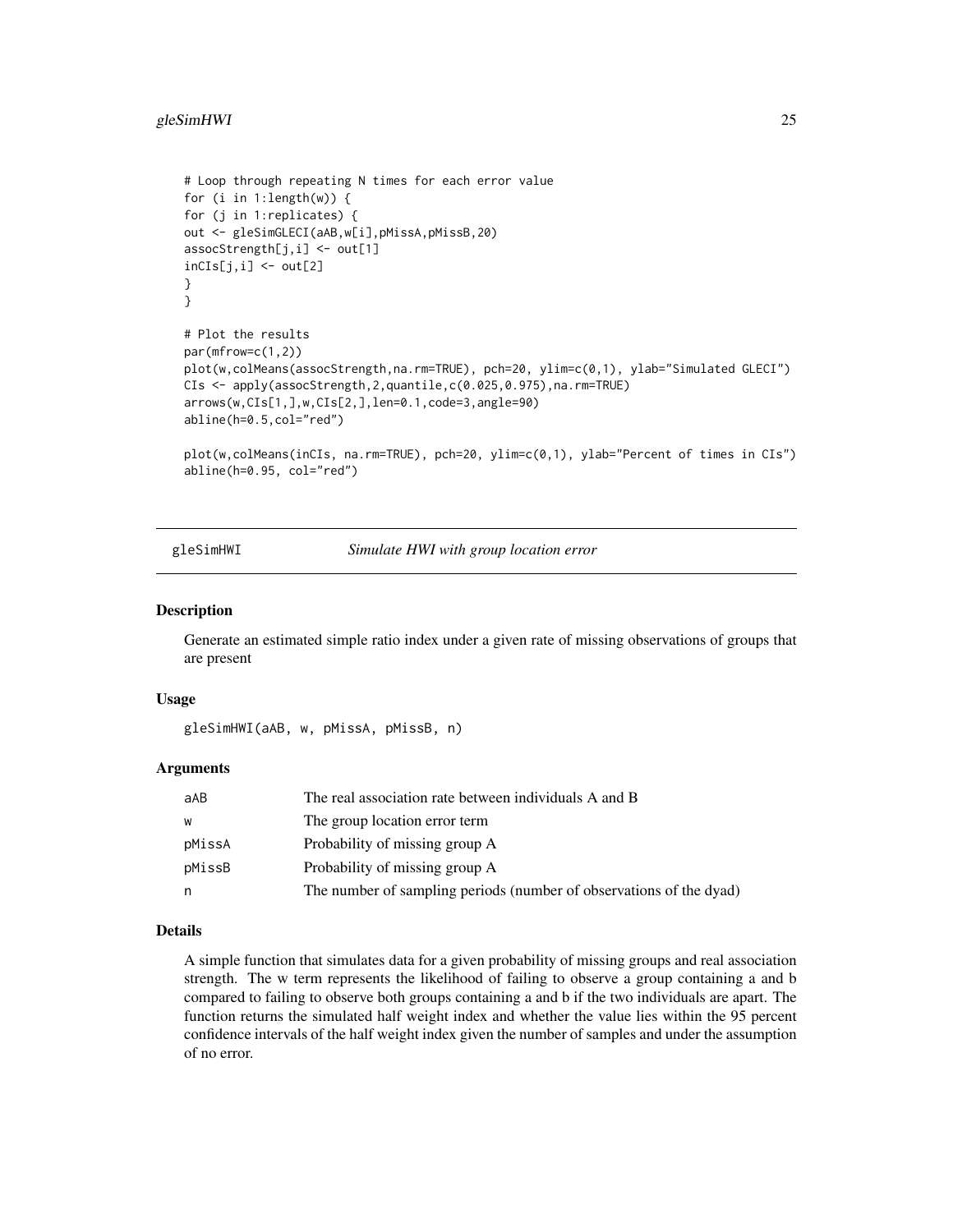Returns two values: the simulated half weight index and whether or not it falls within the 95 percent confidence intervals  $(1 = yes, 0 = no)$ 

### Author(s)

William Hoppitt <W.J.E.Hoppitt@leeds.ac.uk> Damien Farine <dfarine@orn.mpg.de>

# References

Hoppitt, W. & Farine, D.R. (in prep) Association indices for quantifying social relationships: how to deal with missing observations of individuals or groups.

```
# Set a real association index
aAB < -0.5# Set w range
w \leq -\text{seq}(-1,1,0.1)# Set observation errors
pMissA < -0.7pMissB \leftarrow 0.7# Replicate N times
replicates <- 100 # small number used to save computation time
# Create a blank storage matrices
assocStrength <- matrix(NA,nrow=replicates,ncol=length(w))
inCIs <- matrix(NA,nrow=replicates,ncol=length(w))
# Loop through repeating N times for each error value
for (i in 1:length(w)) {
for (j in 1:replicates) {
out <- gleSimHWI(aAB,w[i],pMissA,pMissB,20)
assocStrength[j,i] <- out[1]
incIs[j,i] < -out[2]}
}
# Plot the results
par(mfrow=c(1,2))
plot(w,colMeans(assocStrength, na.rm=TRUE), pch=20, ylim=c(0,1), ylab="Simulated HWI")
CIs <- apply(assocStrength,2,quantile,c(0.025,0.975),na.rm=TRUE)
arrows(w,CIs[1,],w,CIs[2,],len=0.1,code=3,angle=90)
abline(h=0.5,col="red")
plot(w,colMeans(inCIs, na.rm=TRUE), pch=20, ylim=c(0,1), ylab="Percent of times in CIs")
```

```
abline(h=0.95, col="red")
```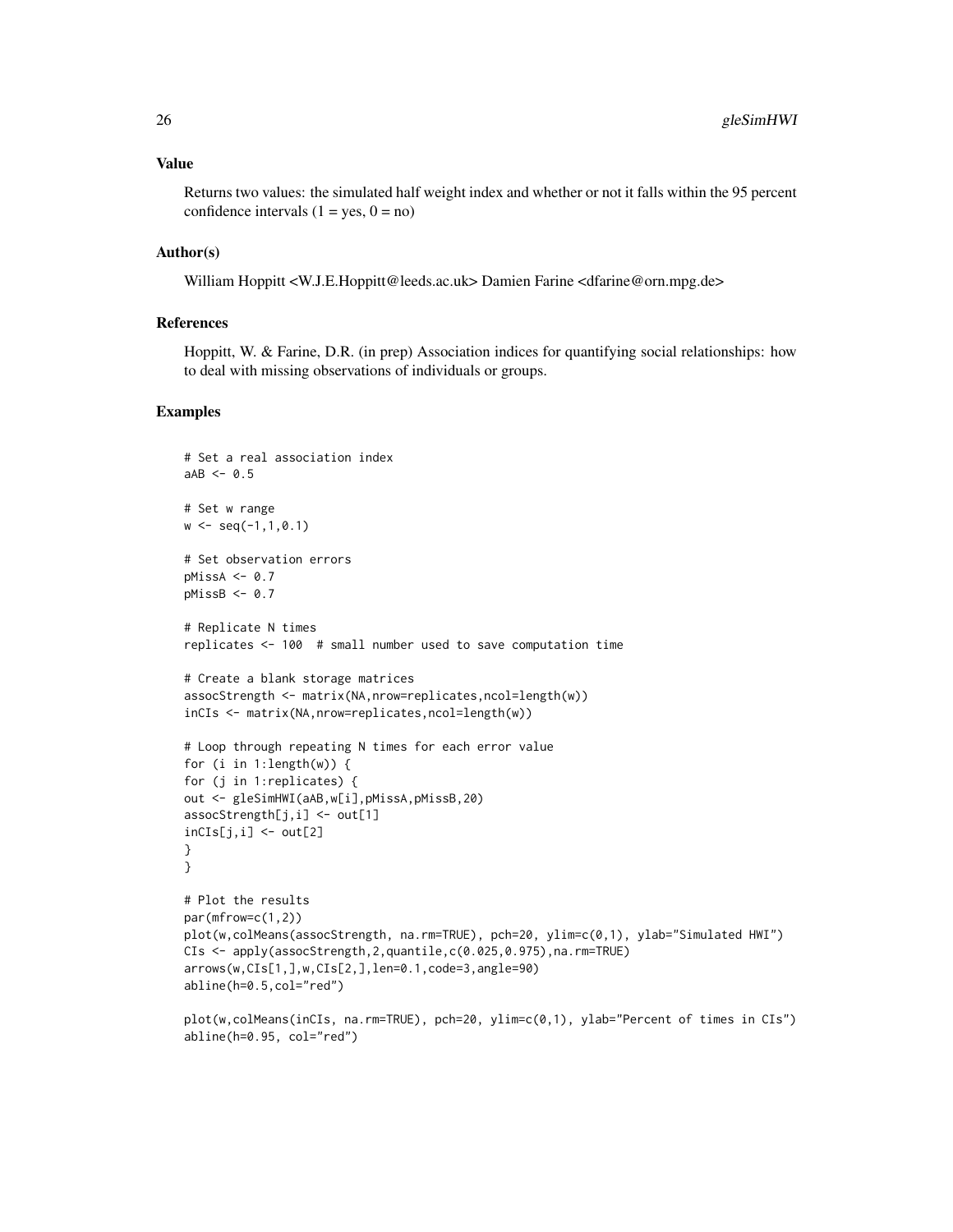<span id="page-26-0"></span>

# Description

Generate an estimated simple ratio index under a given rate of missing observations of groups that are present

#### Usage

gleSimSRI(aAB, w, pMissA, pMissB, n)

# Arguments

| aAB    | The real association rate between individuals A and B               |
|--------|---------------------------------------------------------------------|
| W      | The group location error term                                       |
| pMissA | Probability of missing group A                                      |
| pMissB | Probability of missing group A                                      |
| n      | The number of sampling periods (number of observations of the dyad) |

# Details

A simple function that simulates data for a given probability of missing groups and real association strength. The w term represents the likelihood of failing to observe a group containing a and b compared to failing to observe both groups containing a and b if the two individuals are apart. The function returns the simulated simple ratio index and whether the value lies within the 95 percent confidence intervals of the simple ratio index given the number of samples and under the assumption of no error.

# Value

Returns two values: the simulated simple ratio index and whether or not it falls within the 95 percent confidence intervals  $(1 = yes, 0 = no)$ 

### Author(s)

William Hoppitt <W.J.E.Hoppitt@leeds.ac.uk> Damien Farine <dfarine@orn.mpg.de>

# References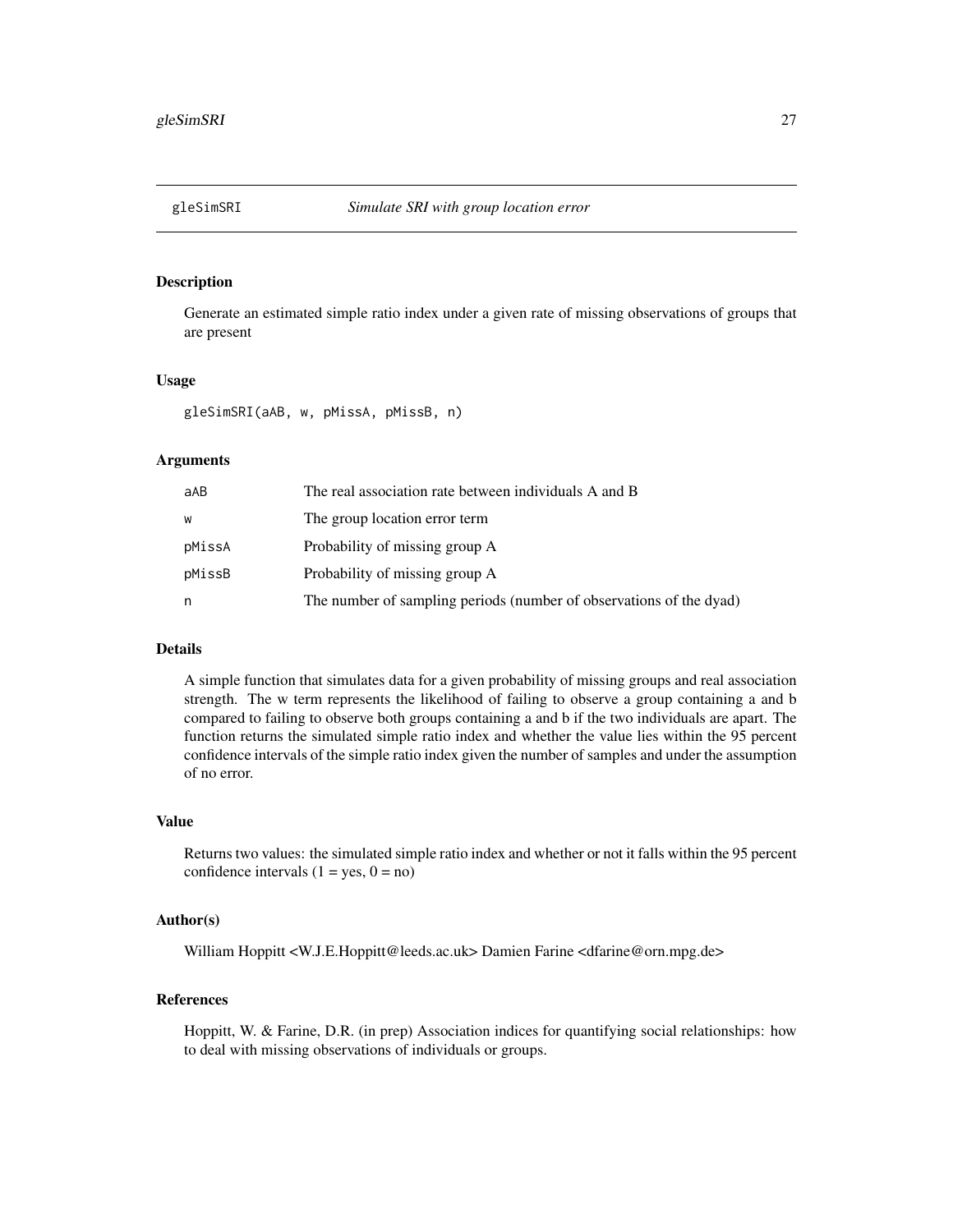### Examples

```
# Set a real association index
aAB < -0.5# Set w range
w \leq -\text{seq}(-1,1,0.1)# Set observation errors
pMissA < -0.7pMissB \leftarrow 0.7# Replicate N times
replicates <- 100 # small number used to save computation time
# Create a blank storage matrices
assocStrength <- matrix(NA,nrow=replicates,ncol=length(w))
inCIs <- matrix(NA,nrow=replicates,ncol=length(w))
# Loop through repeating N times for each error value
for (i in 1:length(w)) {
for (j in 1:replicates) {
out <- gleSimSRI(aAB,w[i],pMissA,pMissB,20)
assocStrength[j,i] <- out[1]
inCIs[j,i] < -out[2]}
}
# Plot the results
par(mfrow=c(1,2))
plot(w,colMeans(assocStrength, na.rm=TRUE), pch=20, ylim=c(0,1), ylab="Simulated SRI")
CIs <- apply(assocStrength,2,quantile,c(0.025,0.975),na.rm=TRUE)
arrows(w,CIs[1,],w,CIs[2,],len=0.1,code=3,angle=90)
abline(h=0.5,col="red")
plot(w,colMeans(inCIs, na.rm=TRUE), pch=20, ylim=c(0,1), ylab="Percent of times in CIs")
abline(h=0.95, col="red")
```

| gleSimvSRI | Simulate vSRI with group location error |  |
|------------|-----------------------------------------|--|
|------------|-----------------------------------------|--|

# Description

Generate an estimated very simple ratio index under a given rate of missing observations of groups that are present

#### Usage

gleSimvSRI(aAB, w, pMissA, pMissB, n)

<span id="page-27-0"></span>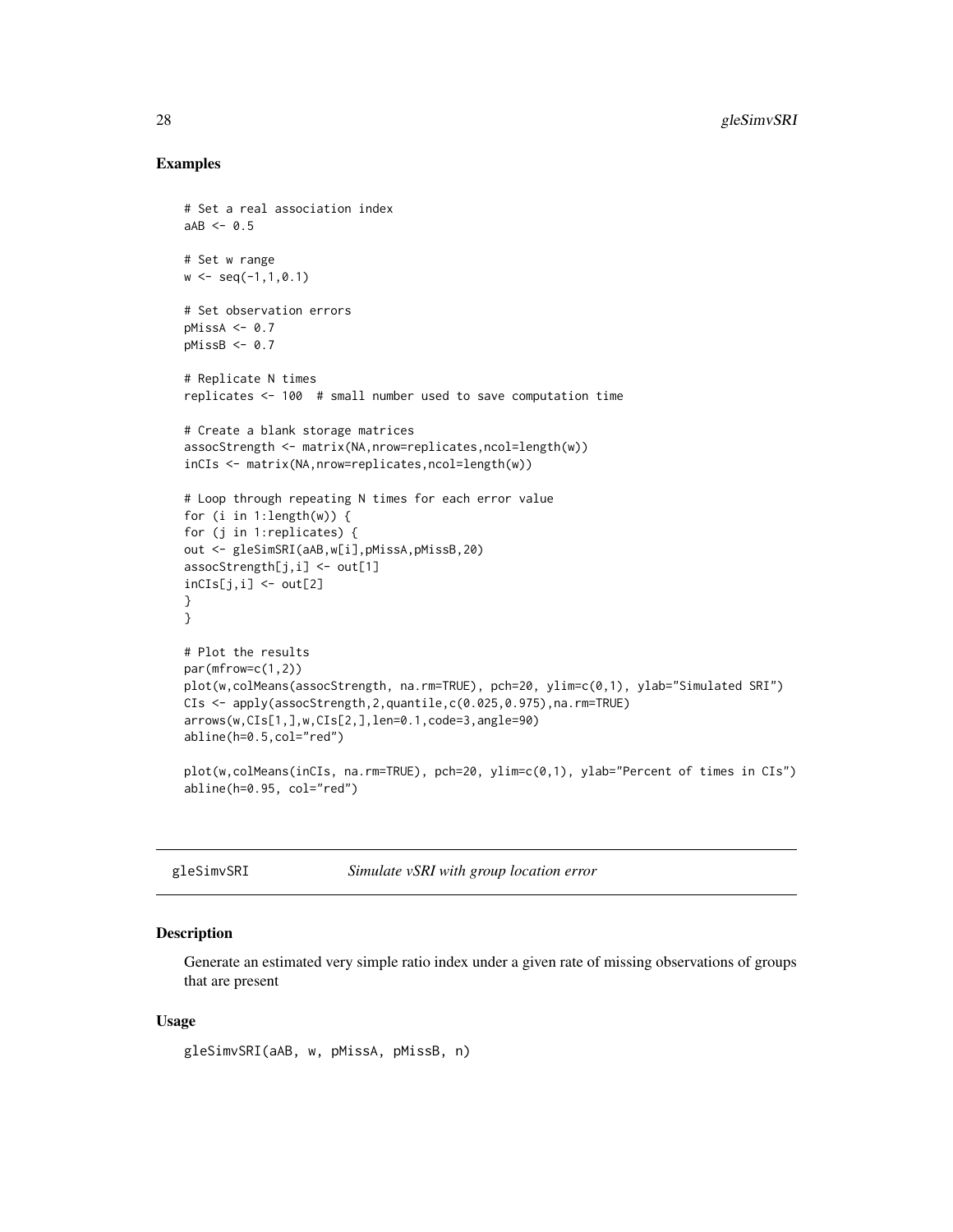# gleSimvSRI 29

#### Arguments

| aAB    | The real association rate between individuals A and B               |
|--------|---------------------------------------------------------------------|
| W      | The group location error term                                       |
| pMissA | Probability of missing group A                                      |
| pMissB | Probability of missing group A                                      |
| n      | The number of sampling periods (number of observations of the dyad) |

#### Details

A simple function that simulates data for a given probability of missing groups and real association strength. The w term represents the likelihood of failing to observe a group containing a and b compared to failing to observe both groups containing a and b if the two individuals are apart. The function returns the simulated very simple ratio index and whether the value lies within the 95 percent confidence intervals of the very simple ratio index given the number of samples and under the assumption of no error.

#### Value

Returns two values: the simulated very simple ratio index and whether or not it falls within the 95 percent confidence intervals  $(1 = yes, 0 = no)$ 

#### Author(s)

William Hoppitt <W.J.E.Hoppitt@leeds.ac.uk> Damien Farine <dfarine@orn.mpg.de>

#### References

Hoppitt, W. & Farine, D.R. (in prep) Association indices for quantifying social relationships: how to deal with missing observations of individuals or groups.

```
# Set a real association index
aAB < -0.5# Set w range
w \leq -\text{seq}(-1,1,0.1)# Set observation errors
pMissA < -0.7pMissB < -0.7# Replicate N times
replicates <- 100 # small number used to save computation time
# Create a blank storage matrices
assocStrength <- matrix(NA,nrow=replicates,ncol=length(w))
inCIs <- matrix(NA,nrow=replicates,ncol=length(w))
```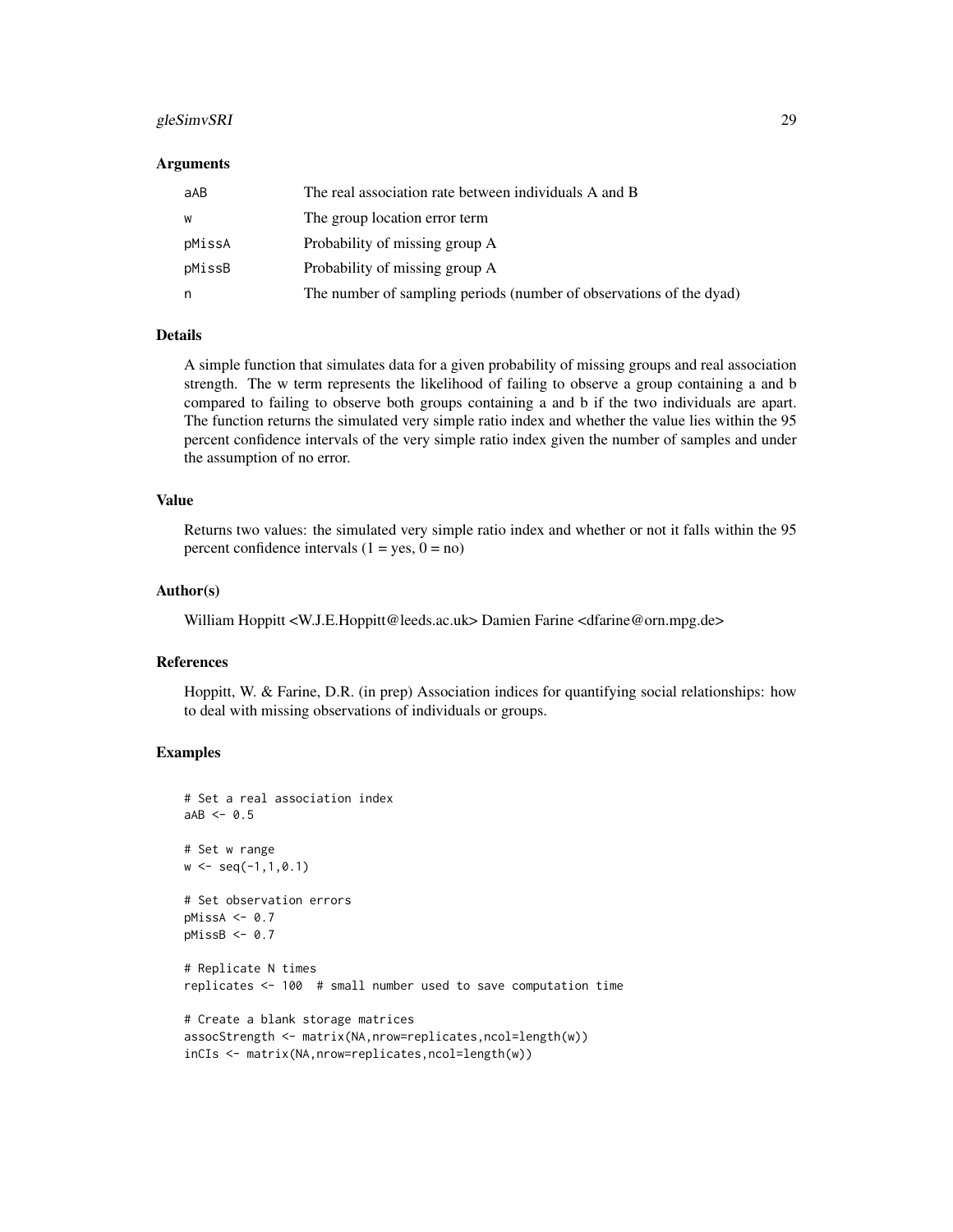```
# Loop through repeating N times for each error value
for (i in 1:length(w)) {
for (j in 1:replicates) {
out <- gleSimvSRI(aAB,w[i],pMissA,pMissB,20)
assocStrength[j,i] <- out[1]
incIs[j,i] < -out[2]}
}
# Plot the results
par(mfrow=c(1,2))
plot(w,colMeans(assocStrength, na.rm=TRUE), pch=20, ylim=c(0,1), ylab="Simulated vSRI")
CIs <- apply(assocStrength,2,quantile,c(0.025,0.975),na.rm=TRUE)
arrows(w,CIs[1,],w,CIs[2,],len=0.1,code=3,angle=90)
abline(h=0.5,col="red")
plot(w,colMeans(inCIs, na.rm=TRUE), pch=20, ylim=c(0,1), ylab="Percent of times in CIs")
abline(h=0.95, col="red")
```
#### HWI *Half-Weight Index*

# Description

Calculates the half-weight index

#### Usage

HWI(x, Ya, Yb, Yab)

#### Arguments

| x   | Number of times individuals a and b were observed together                                |
|-----|-------------------------------------------------------------------------------------------|
| Ya  | Number of times individual a was observed without b                                       |
| Yb  | Number of times individual b was observed without a                                       |
| Yab | Number of times individuals a and b were observed at the same time but not<br>associating |

#### Details

The half-weight index calculates the probability that two individuals are observed together given that one has been seen, but under the assumption that the probability of missing individuals a or b when they are together is equal to M times the probability of missing them when they are apart. This index is the most commonly used in animal social network analysis, but note that Hoppitt  $\&$ Farine (in prep) and other authors argue that the weighting of the probabilities is arbitrary.

<span id="page-29-0"></span>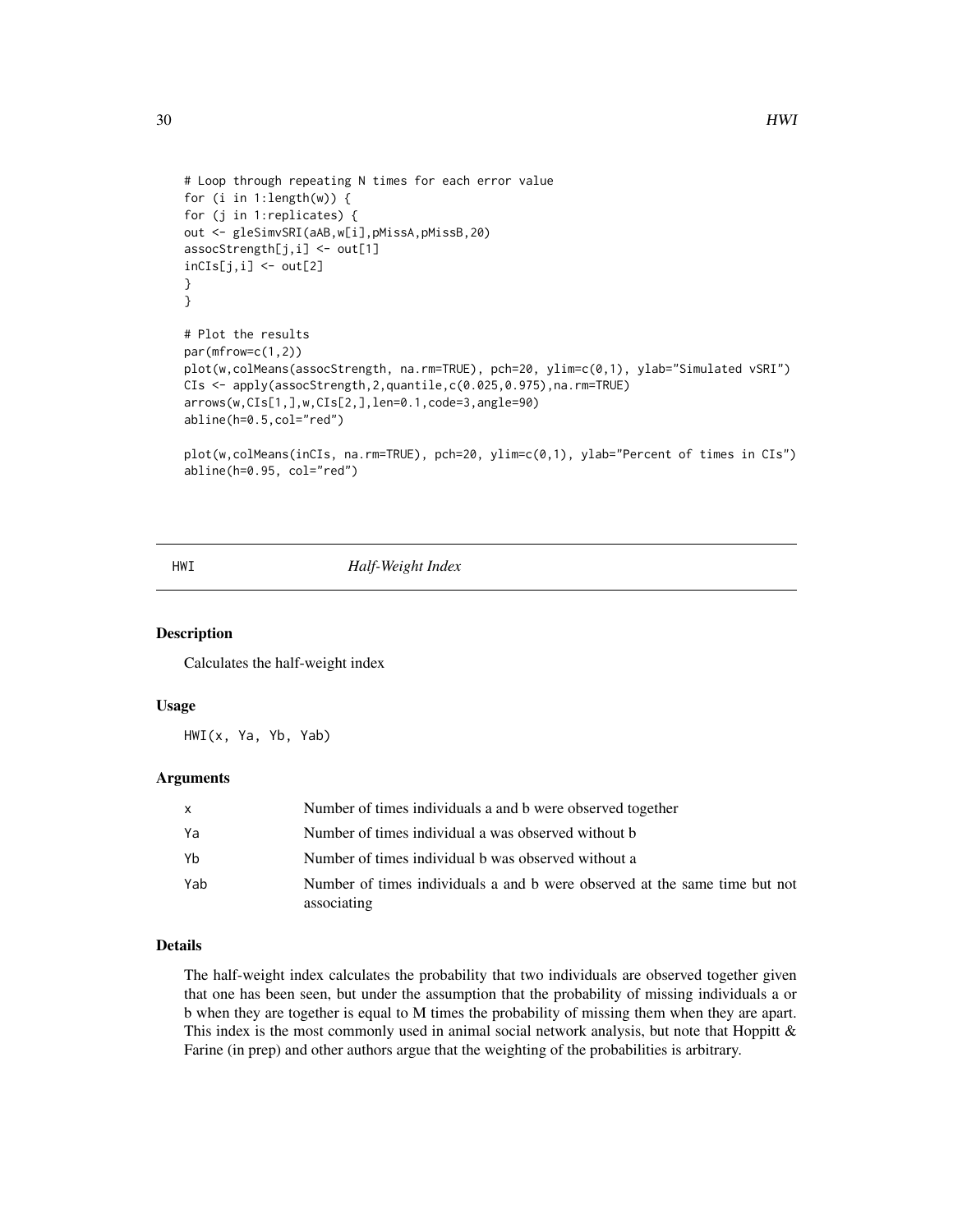#### <span id="page-30-0"></span>iieSimHWI 31

# Value

Returns two elements: the estimated association strength and the standard error of the estimate.

# Author(s)

William Hoppitt <W.J.E.Hoppitt@leeds.ac.uk> Damien Farine <dfarine@orn.mpg.de>

# References

Hoppitt, W. & Farine, D.R. (in prep) Association indices for quantifying social relationships: how to deal with missing observations of individuals or groups.

#### Examples

```
# Simulated values (all = 10)
x <- ya <- yb <- yab <- 10
```
# Calculate half-weight index HWI(x,ya,yb,yab)

```
iieSimHWI Simulate HWI with individual identification error
```
#### Description

Generate an estimated half-weight index under a given rate of missing observations of one individual given that it is present

# Usage

iieSimHWI(aAB, e, n)

#### Arguments

| aAB | The real association rate between individuals A and B                              |
|-----|------------------------------------------------------------------------------------|
| e   | The probability of failing to observe an individual given it is present in a group |
|     | The number of sampling periods (number of observations of the dyad)                |

#### Details

A simple function that simulates data for a given rate of identification error and real association strength. The function returns the simulated half-weight index and whether the value lies within the 95 percent confidence intervals of the half-weight index given the number of samples and under the assumption of no error.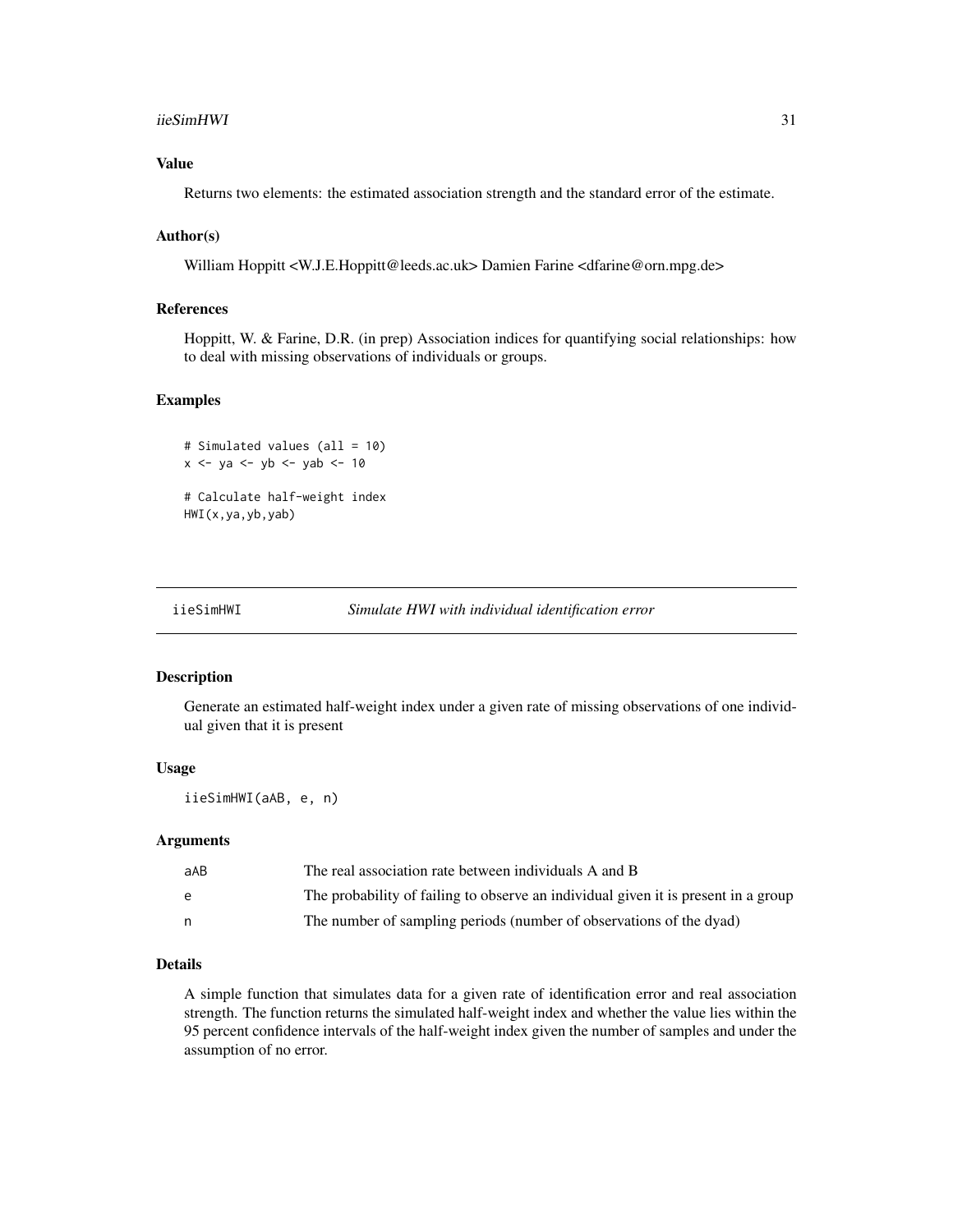Returns two values: the simulated half weight index and whether or not it falls within the 95 percent confidence intervals  $(1 = yes, 0 = no)$ 

#### Author(s)

William Hoppitt <W.J.E.Hoppitt@leeds.ac.uk> Damien Farine <dfarine@orn.mpg.de>

# References

Hoppitt, W. & Farine, D.R. (in prep) Association indices for quantifying social relationships: how to deal with missing observations of individuals or groups.

```
# Set a real association index
aAB < -0.5# Create a range of errors
e \leftarrow \text{seq}(0, 0.8, 0.01)# Replicate N times
replicates <- 100 # small number used to save computation time
# Create a blank storage matrices
assocStrength <- matrix(NA,nrow=replicates,ncol=length(e))
inCIs <- matrix(NA,nrow=replicates,ncol=length(e))
# Loop through repeating N times for each error value
for (i in 1:length(e)) {
for (j in 1:replicates) {
out <- iieSimHWI(aAB,e[i],20)
assocStrength[j,i] <- out[1]
inCIs[j,i] < -out[2]}
}
# Plot the results
par(mfrow=c(1,2))
plot(e,colMeans(assocStrength, na.rm=TRUE), pch=20, ylim=c(0,1), ylab="Simulated HWI")
CIs <- apply(assocStrength,2,quantile,c(0.025,0.975),na.rm=TRUE)
arrows(e,CIs[1,],e,CIs[2,],len=0.1,code=3,angle=90)
abline(h=0.5,col="red")
```

```
plot(e,colMeans(inCIs, na.rm=TRUE), pch=20, ylim=c(0,1), ylab="Percent of times in CIs")
abline(h=0.95, col="red")
```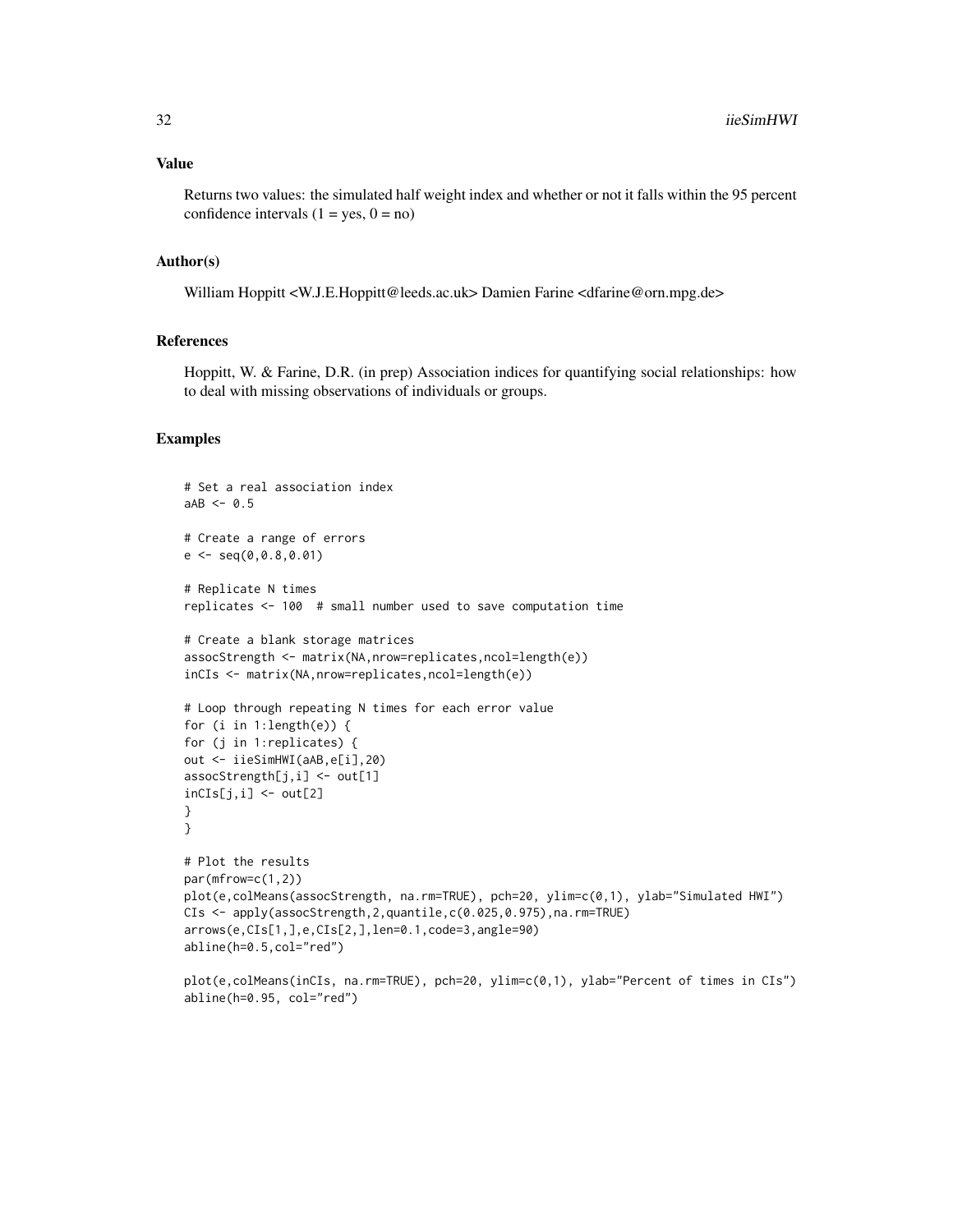#### <span id="page-32-0"></span>Description

Generate an estimated simple ratio index under a given rate of missing observations of one individual given that it is present

#### Usage

iieSimSRI(aAB, e, n)

# Arguments

| aAB | The real association rate between individuals A and B                              |
|-----|------------------------------------------------------------------------------------|
| e   | The probability of failing to observe an individual given it is present in a group |
|     | The number of sampling periods (number of observations of the dyad)                |

# Details

A simple function that simulates data for a given rate of identification error and real association strength. The function returns the simulated simple ratio index and whether the value lies within the 95 percent confidence intervals of the simple ratio index given the number of samples and under the assumption of no error.

# Value

Returns two values: the simulated simple ratio index and whether or not it falls within the 95 percent confidence intervals  $(1 = yes, 0 = no)$ 

#### Author(s)

William Hoppitt <W.J.E.Hoppitt@leeds.ac.uk> Damien Farine <dfarine@orn.mpg.de>

#### References

Hoppitt, W. & Farine, D.R. (in prep) Association indices for quantifying social relationships: how to deal with missing observations of individuals or groups.

```
# Set a real association index
aAB < -0.5# Create a range of errors
e \leftarrow \text{seq}(0, 0.8, 0.01)
```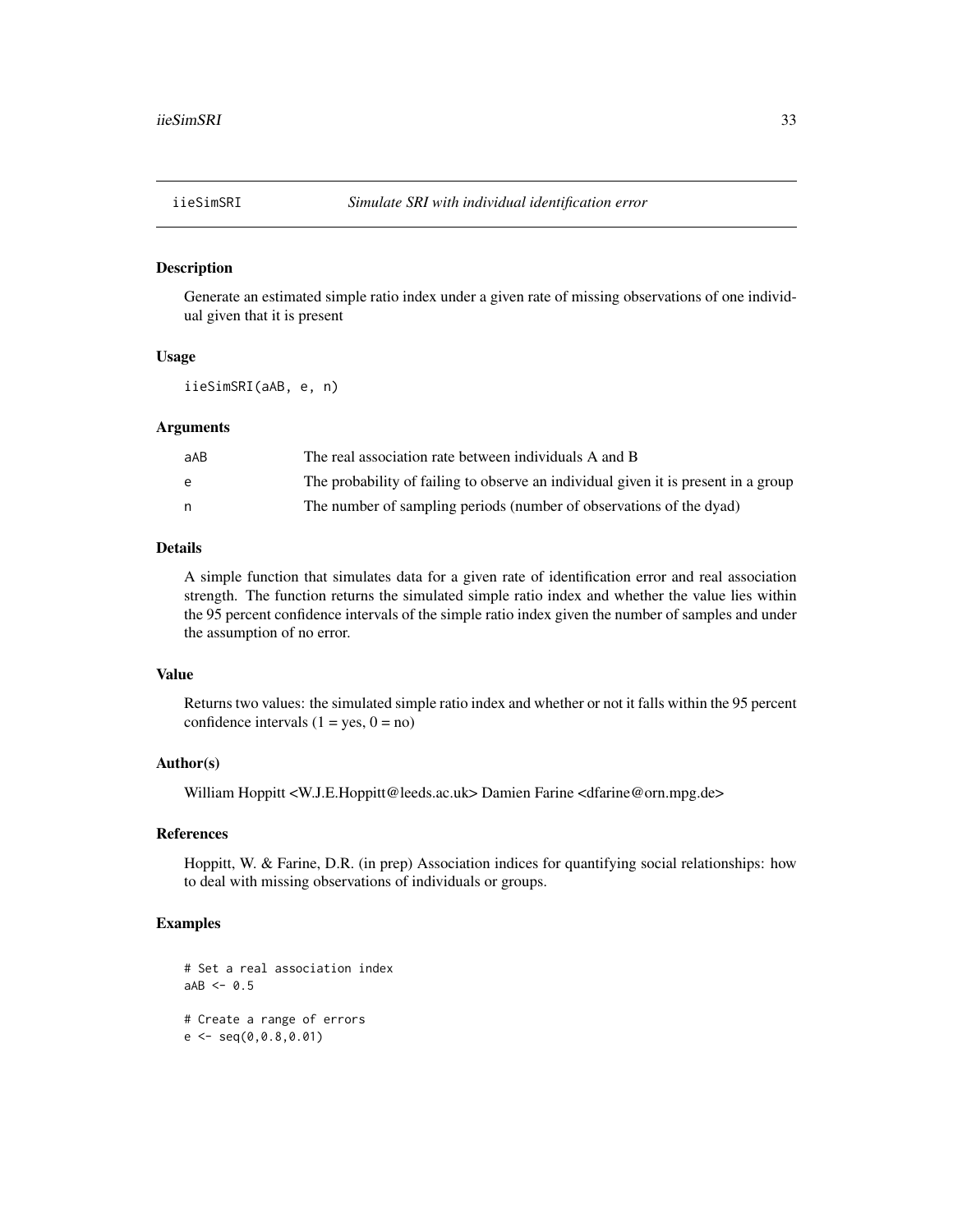```
# Replicate N times
replicates <- 100 # small number used to save computation time
# Create a blank storage matrices
assocStrength <- matrix(NA,nrow=replicates,ncol=length(e))
inCIs <- matrix(NA,nrow=replicates,ncol=length(e))
# Loop through repeating N times for each error value
for (i in 1:length(e)) {
for (j in 1:replicates) {
out <- iieSimSRI(aAB,e[i],20)
assocStrength[j,i] <- out[1]
incIs[j,i] < -out[2]}
}
# Plot the results
par(mfrow=c(1,2))
plot(e,colMeans(assocStrength, na.rm=TRUE), pch=20, ylim=c(0,1), ylab="Simulated SRI")
CIs <- apply(assocStrength,2,quantile,c(0.025,0.975),na.rm=TRUE)
arrows(e,CIs[1,],e,CIs[2,],len=0.1,code=3,angle=90)
abline(h=0.5,col="red")
plot(e,colMeans(inCIs, na.rm=TRUE), pch=20, ylim=c(0,1), ylab="Percent of times in CIs")
abline(h=0.95, col="red")
```
iieSimvSRI *Simulate vSRI with individual identification error*

#### Description

Generate an estimated very simple ratio index under a given rate of missing observations of one individual given that it is present

#### Usage

iieSimvSRI(aAB, e, n)

#### Arguments

| aAB | The real association rate between individuals A and B                              |
|-----|------------------------------------------------------------------------------------|
| e   | The probability of failing to observe an individual given it is present in a group |
|     | The number of sampling periods (number of observations of the dyad)                |

<span id="page-33-0"></span>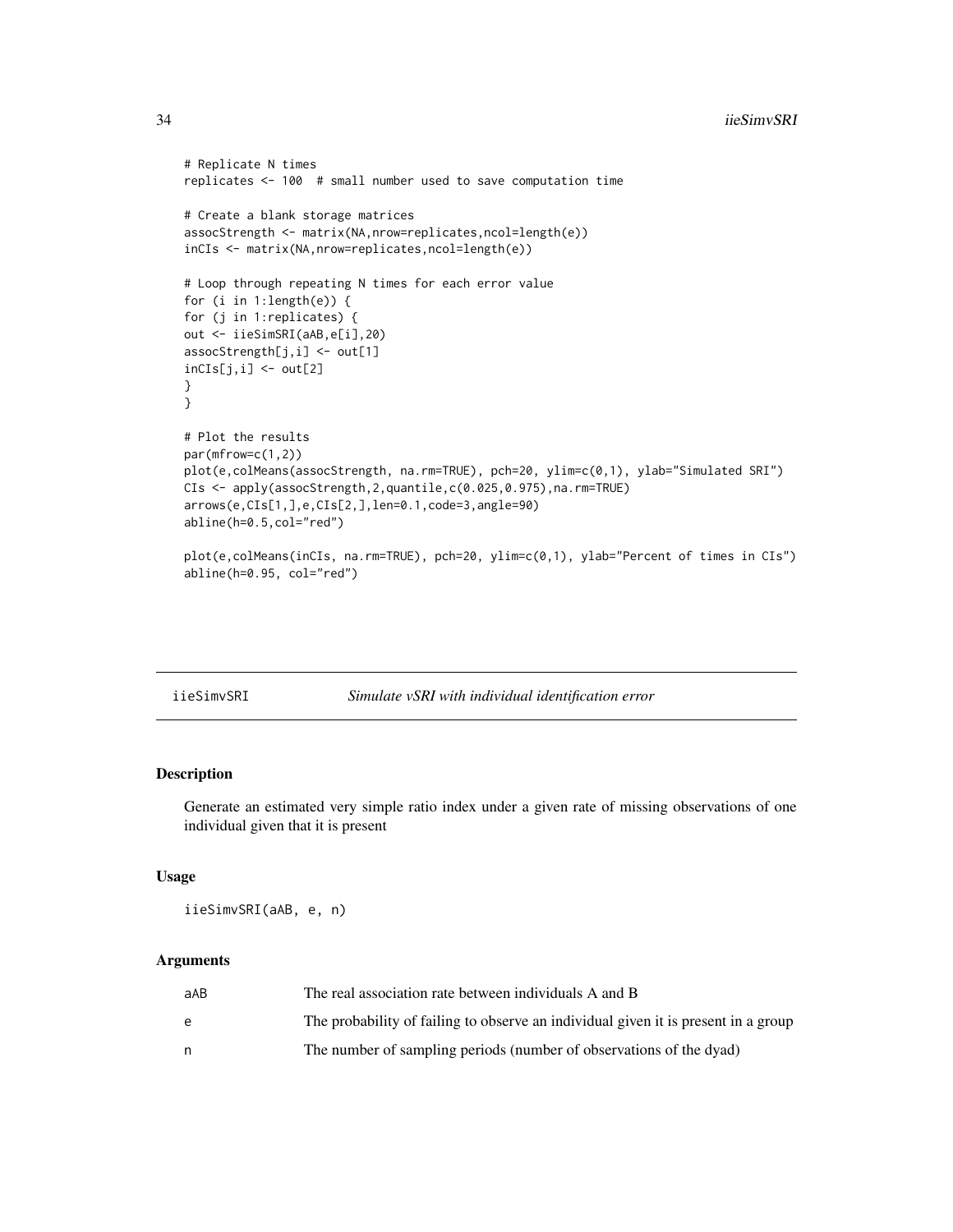#### iieSimvSRI 35

# Details

A simple function that simulates data for a given rate of identification error and real association strength. The function returns the simulated very simple ratio index and whether the value lies within the 95 percent confidence intervals of the very simple ratio index given the number of samples and under the assumption of no error.

# Value

Returns two values: the simulated very simple ratio index and whether or not it falls within the 95 percent confidence intervals  $(1 = yes, 0 = no)$ 

# Author(s)

William Hoppitt <W.J.E.Hoppitt@leeds.ac.uk> Damien Farine <dfarine@orn.mpg.de>

#### References

Hoppitt, W. & Farine, D.R. (in prep) Association indices for quantifying social relationships: how to deal with missing observations of individuals or groups.

```
# Set a real association index
aAB \leq -0.5# Create a range of errors
e \leq - \text{seq}(0, 0.8, 0.01)# Replicate N times
replicates <- 100 # small number used to save computation time
# Create a blank storage matrices
assocStrength <- matrix(NA,nrow=replicates,ncol=length(e))
inCIs <- matrix(NA,nrow=replicates,ncol=length(e))
# Loop through repeating N times for each error value
for (i in 1:length(e)) {
for (j in 1:replicates) {
out <- iieSimvSRI(aAB,e[i],20)
assocStreamgth[j,i] < -out[1]inCIs[j,i] \leftarrow out[2]}
}
# Plot the results
par(mfrow=c(1,2))
plot(e,colMeans(assocStrength, na.rm=TRUE), pch=20, ylim=c(0,1), ylab="Simulated HWI")
CIs <- apply(assocStrength,2,quantile,c(0.025,0.975),na.rm=TRUE)
arrows(e,CIs[1,],e,CIs[2,],len=0.1,code=3,angle=90)
abline(h=0.5,col="red")
```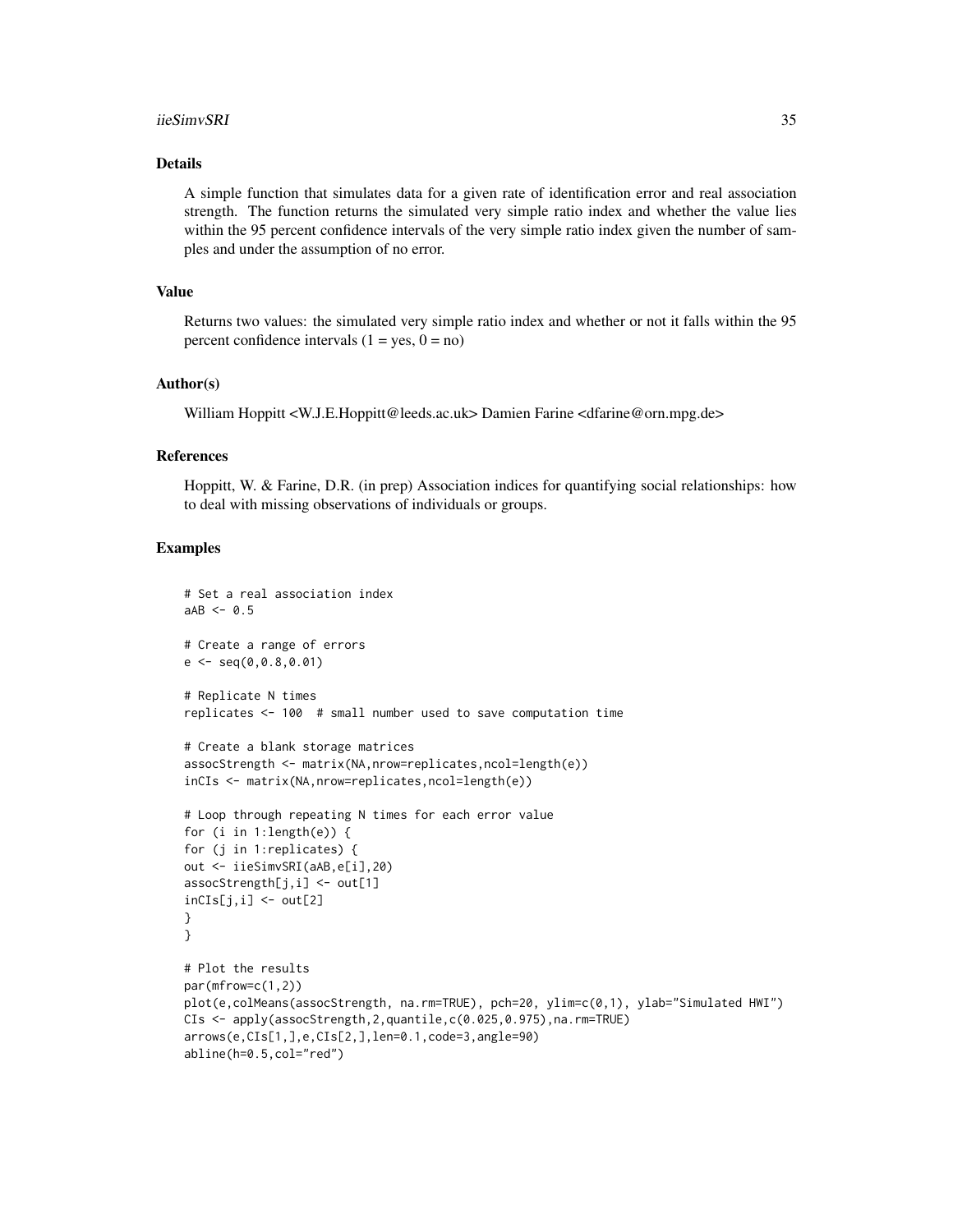<span id="page-35-0"></span>plot(e,colMeans(inCIs, na.rm=TRUE), pch=20, ylim=c(0,1), ylab="Percent of times in CIs") abline(h=0.95, col="red")

MWI *M-Weight index*

# Description

Calculates the m-weight index, a generalisation of the half-weight index correcting for individual identification error.

#### Usage

MWI(x, Ya, Yb, Yab, m)

#### Arguments

| $\mathsf{x}$ | Number of times individuals a and b were observed together                                |
|--------------|-------------------------------------------------------------------------------------------|
| Ya           | Number of times individual a was observed without b                                       |
| Yb           | Number of times individual b was observed without a                                       |
| Yab          | Number of times individuals a and b were observed at the same time but not<br>associating |
| m            | The correction term m (see details)                                                       |

# Details

The m-weight index calculates the probability that two individuals are observed together given that one has been seen, but under the assumption that the probability of missing individuals a or b when they are together is equal to m times the probability of missing them when they are apart. This index can be used if prior information is available on the observation probability of individuals when they are together versus when they are apart (defined by the ratio m).

#### Value

Returns two elements: the estimated association strength and the standard error of the estimate.

# Author(s)

William Hoppitt <W.J.E.Hoppitt@leeds.ac.uk> Damien Farine <dfarine@orn.mpg.de>

#### References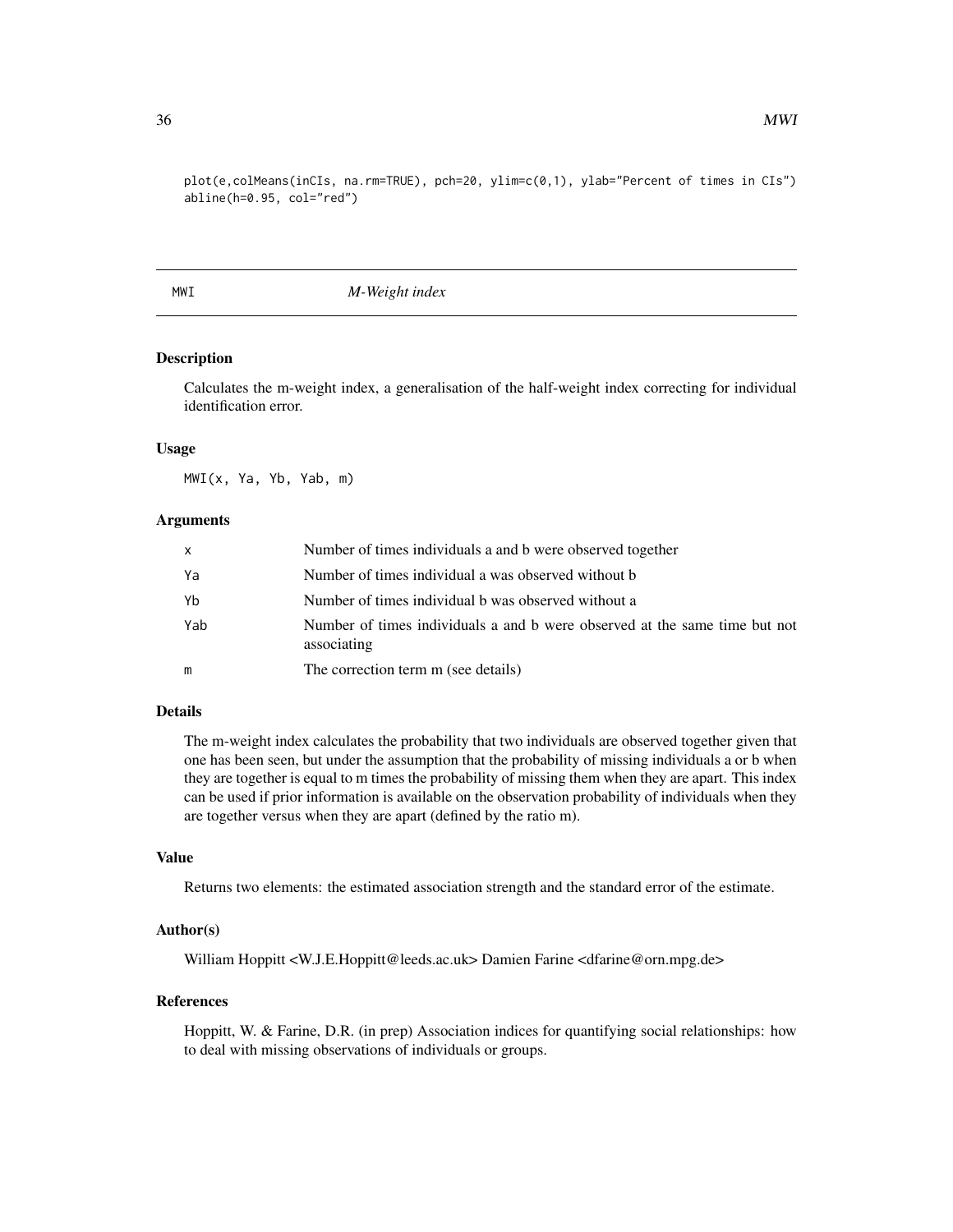#### <span id="page-36-0"></span>SRI 37

# Examples

```
# Simulated values (all = 10)
x \le -ya \le -yb \le -yab \le -10# Set m (here make the MWI equal to the SRI)
m < -1.0# Calculate m-weight index
MWI(x,ya,yb,yab,m)
```
#### SRI *Simple Ratio Index*

# Description

Calculates the simple ratio index

# Usage

SRI(x, Ya, Yb, Yab)

# Arguments

|     | Number of times individuals a and b were observed together                                |
|-----|-------------------------------------------------------------------------------------------|
| Ya  | Number of times individual a was observed without b                                       |
| Yb  | Number of times individual b was observed without a                                       |
| Yab | Number of times individuals a and b were observed at the same time but not<br>associating |

# Details

The simple ratio index calculates the probability that two individuals are observed together given that one has been seen. This index is widely used in animal social network analysis.

# Value

Returns two elements: the estimated association strength and the standard error of the estimate.

# Author(s)

William Hoppitt <W.J.E.Hoppitt@leeds.ac.uk> Damien Farine <dfarine@orn.mpg.de>

# References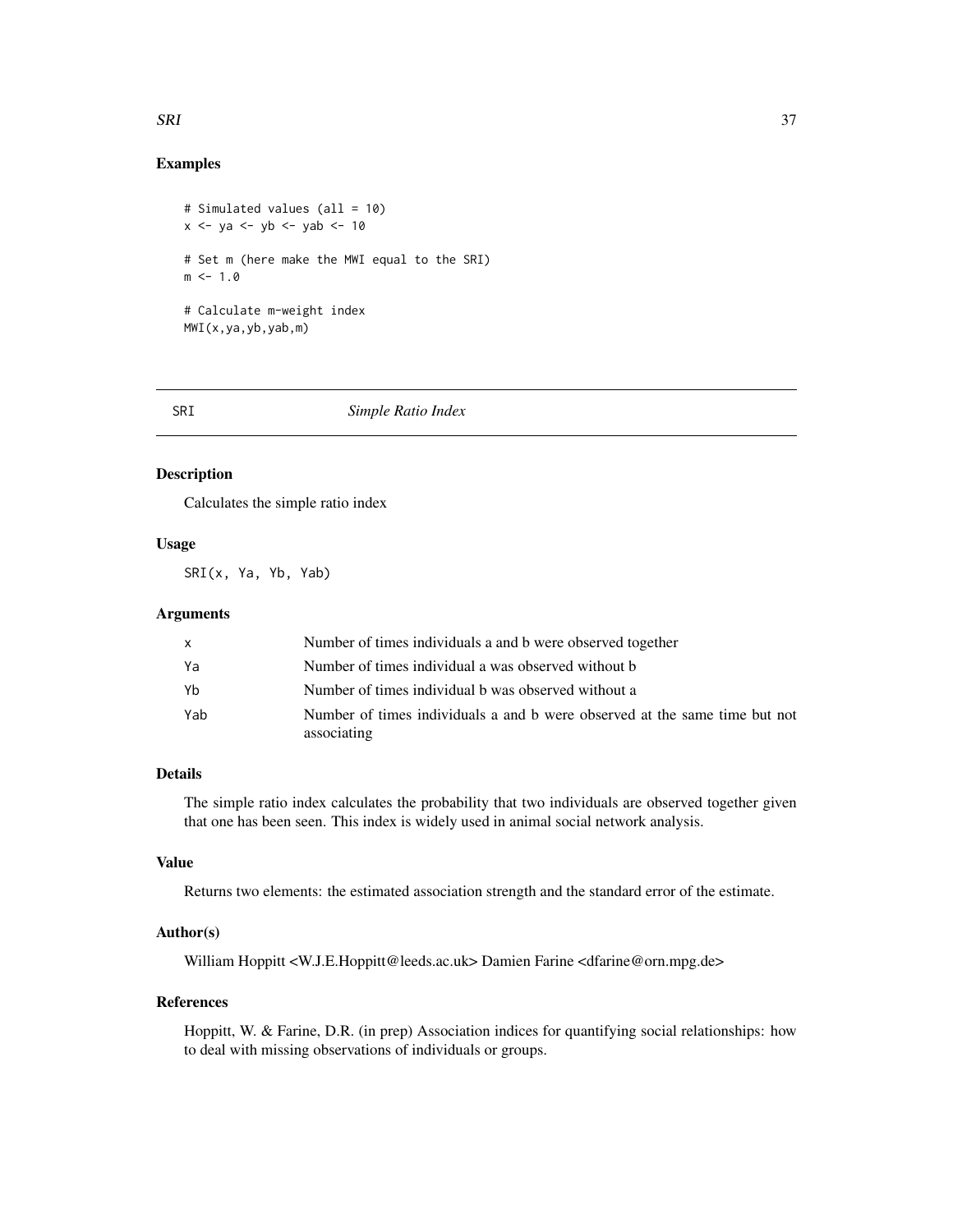### <span id="page-37-0"></span>Examples

```
# Simulated values (all = 10)
x \le -ya \le -yb \le -yab \le -10# Calculate simple ratio index
SRI(x,ya,yb,yab)
```
#### vSRI *The very Simple Ratio Index*

# Description

Calculates the very Simple Ratio Index

# Usage

vSRI(x, Yab)

# Arguments

|     | Number of times individuals a and b were observed together                 |
|-----|----------------------------------------------------------------------------|
| Yab | Number of times individuals a and b were observed at the same time but not |
|     | associating                                                                |

# Details

The very simple ratio index calculates the probability that two individuals are observed together given that both have been seen. This index is useful if there is large individual identification error and is an unbiased estimate (however it requires the majority of groups in the study to be sampled in a given sampling period).

#### Value

Returns two elements: the estimated association strength and the standard error of the estimate.

# Author(s)

William Hoppitt <W.J.E.Hoppitt@leeds.ac.uk> Damien Farine <dfarine@orn.mpg.de>

# References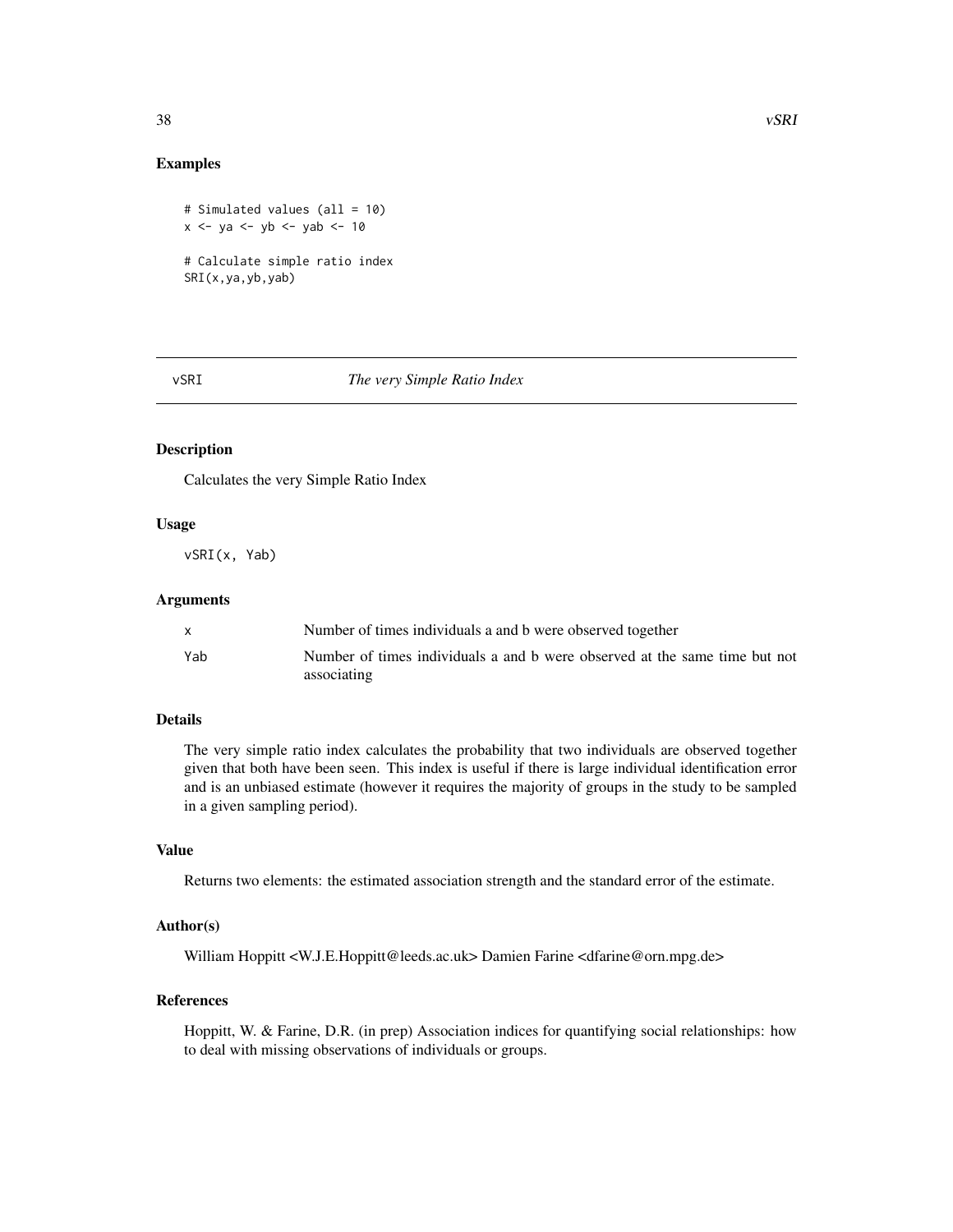#### $\sqrt{S}$  vSRI 39

# Examples

# Simulated values (all = 10) x <- yab <- 10 # Calculate very simple ratio index vSRI(x,yab)